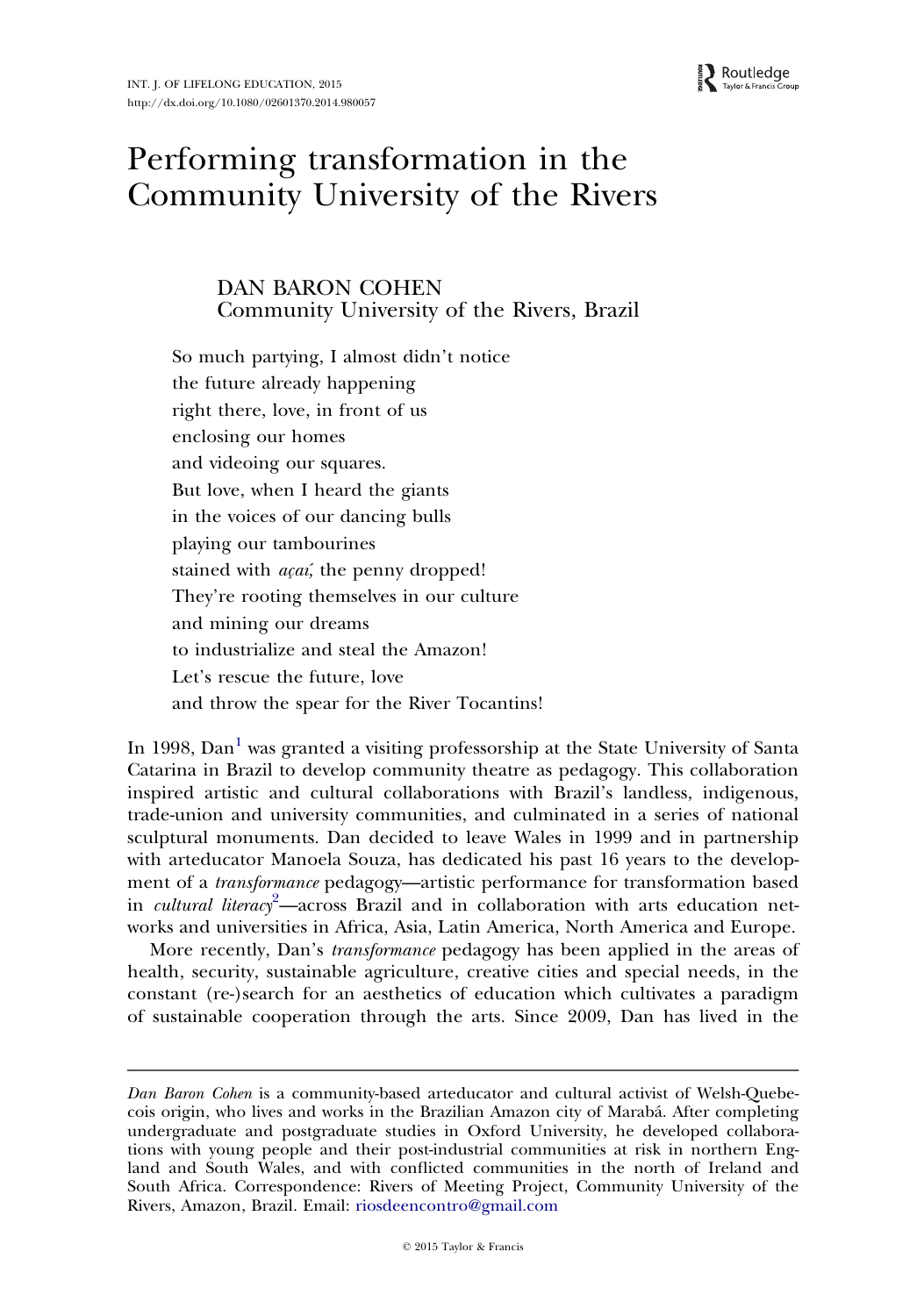urban Afro-Amazonian riverside community of Cabelo Seco, where his project Rivers of Meeting forms children and young people as artists, capable of applying their performance confidence as community leaders and pedagogical practitioners inside their own schools. Deeply critical of the present industrialization of the Amazon, the Rivers of Meeting project has won six national awards from the Brazilian Ministry of Culture and UNICEF.

From 2004 to 2010, Dan served as President of the International Drama/Theatre Education Association (IDEA), co-founding and chairing the World Alliance for Arts Education (2006–2010). He is currently president of the Brazilian Network of Art educators (ABRA), member of the Latin American Network of Arts for Transformation and of the International Council of the World Social Forum, and part of the Latin American campaign for 'Points of Culture'.

In addition to publications through community sculpture, mosaics, murals and photography, Dan has published essays, a collection of plays Theatre and Self-Determination (Derry, North of Ireland, 2001), the books Alfabetização Cultural: a luta intima por uma nova humanidade [Cultural Literacy: the intimate struggle for a new humanity] (São Paulo, 2004), Harvest in Times of Drought (Belém, 2011), and most recently, the international-community CD, Amazon Our Land (Marabá, 2013). His current project can be accompanied in Portuguese on [www.riosdeen](http://www.riosdeencontro.wordpress.com) [contro.wordpress.com.](http://www.riosdeencontro.wordpress.com)

I

The afternoon before Black Awareness Week 2013, in the Afro-Indigenous community of Cabelo Seco, Camila comes to our window. Mikael, you know, Eliza's 4 yearold brother, has died. We are stunned. What happened? Camila, one of our teenage teachers, afro-contemporary costumes piled high in her arms, shrugs and disappears. We cancel her dance classes and all our courses. I text Eliza, one of our percussionists. What happened? She replies in seconds. He died with a bloated belly. He went for surgery and didn't resist. I'll text after I feed the baby.

In the narrow street, the community is huddled in groups, indignant. In this region of southeast Para´, where the largest iron and gold reserves in the world are about to be plundered, babies still die of worms! Yet, here in Maraba´, third most dangerous city for young people in Brazil, where young people are twelve times more likely to be assassinated than in any other region, and where there is not enough space in the newspapers to report the daily genocide, the anger subsides before nightfall and the party quickly revives. The pain just 'vanishes'. To where?

In our *Casinha de Cultura* (Cottage of Culture),<sup>[3](#page-21-0)</sup> Mano and  $I^4$  $I^4$  exchange messages with Eliza who has been moved with her own toddler son, her two sisters and her mother Elizangela, one of our community organizers, from this tiny cabocla (afro-indigenous) community between the River Tocantins and River Itacaiúnas to the distant neighbourhood of Liberdade, out of reach of the revenge of the man who has just been released for the murder of her teenage uncle. How are you? And Elizangela? Shall we come over? Not even time to wait for an answer. As you like. João Pietro's asleep.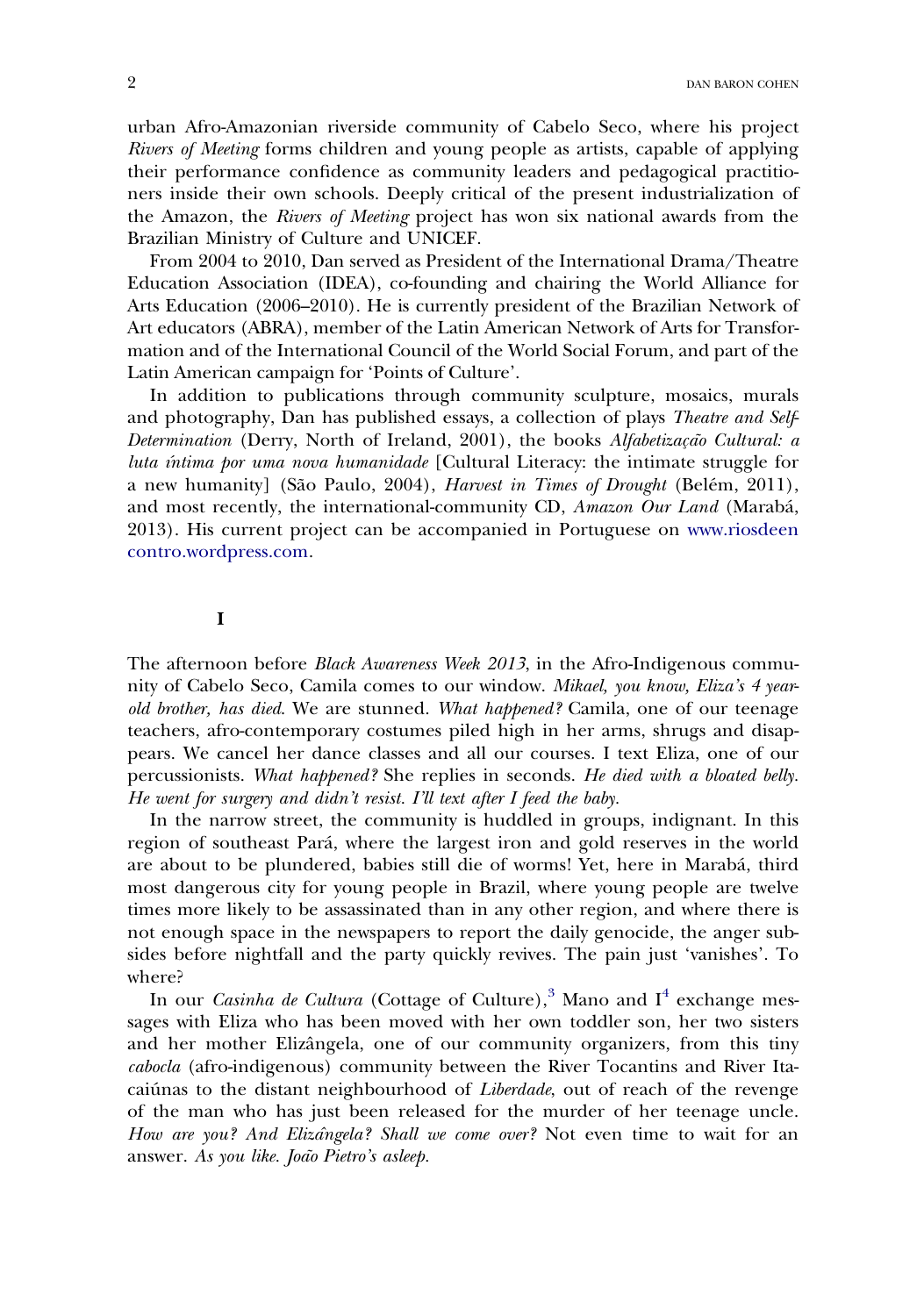How to respond, to mark Black Awareness Week? In our Community University of the Rivers, every day is dedicated to recovering, renewing and nurturing Afro-Indigenous identity, to question the accelerating industrialization of the rivers. It has taken us five years to transform scores of children and teenagers gyrating above empty upturned beer bottles into a community programme of youth-led music and dance projects, a street cinema and video collective, sup-ported by the twice-weekly theatre intervention,<sup>[5](#page-21-0)</sup> and 'dialogic english'<sup>[6](#page-21-0)</sup> courses they have requested. From night to day, the federal government program 'My House, My Life' transported a third of the community to a distant periphery, facilitating the transformation of Cabelo Seco into theme park for an international resort. Two of our youth action-researchers are among the disappeared.

I pick a photo of Toı´m, the teenage percussionist assassinated at the end of January, smiling into my camera, among his group of five marked, considered friends, index fingers and thumbs cocked in celebration of their friendships with those who rule the streets, and their knowledge of how to survive: brazen or naïve? Camila's seventeenth birthday was Toim's last party. Could this selfportrait be the image for Black Awareness Week, for our people's gallery in the community square? I study a few other possible candidates, but I know this is the one<sup>[7](#page-21-0)</sup> (Figure 1).

I look deep into Toim's eyes. I recall his stare of disbelief when I invited him to help me repair the roof of this cottage, just hours after he had slipped through its ceramic tiles, drugged, at five in the morning, to remove all our



Figure 1. Final portrait of Toim (far left) with his four close friends (2012)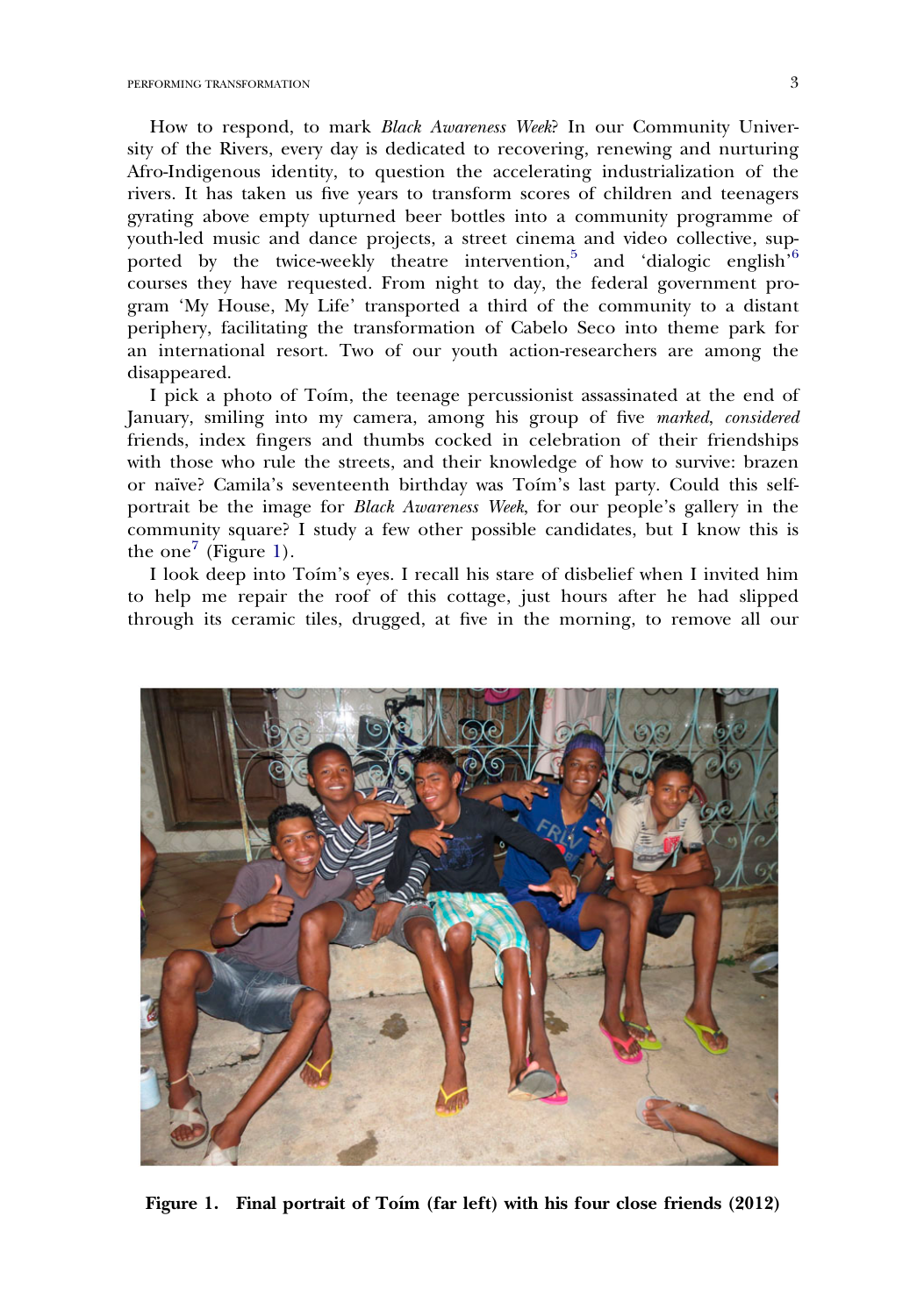technology, and twenty-five years of digital archives, to fund his addiction. We returned it all Dan, for the first time in living memory, and you ask me to fix the roof! I recognized the questions in his flickering voice, from Soweto, Derry, Moss Side, the Gaza and the Rhondda. The silences that lowered and lifted his eyes, his alert, on-stage presence even at dawn, and his subtle, caboclo frown of questioning astucia (canny intelligence), well-hidden behind inherited shyness: the only popular resources that might protect the open veins of the Amazon from their brutal industrialization by the largest mining companies in the world.

Brega from the square is already permeating every corner of our cottage. I begin to type a sonnet of questions that might accompany the collective portrait.

 $Guys<sup>8</sup>$  $Guys<sup>8</sup>$  $Guys<sup>8</sup>$ 

who erased my memory and enclosed me in shame? Who straightened my Cabelo Seco and called me 'Francisco Coelho'? why do I always smile 'yes' when I want to affirm 'no'? In this week, my friends from the Barão, PAC and pontal let's throw the spear for the life of our rivers sing our roots and celebrate our afro-amazonian beauty!

The next morning, Camila passes by. I invite her to look at the proposed intervention, and she reads it aloud. Massa! Approved! She rereads, now to herself. I smile 'yes' when I should say 'no'! She understands. Zequinha passes to collect water. We invite the *mestre* of popular culture into the circle of chairs to study the proposal and he chews his upper-lip in a visceral mix of anger and panic. By the time he speaks, he has found safe, waist-high capoeira territory to avoid the risk of public humiliation that his enslaved great-grandparents left in the skin of his lyrics. He'd seen them plant the seeds they'd smuggled out in their hair and the hems of their dresses as they sang the recipes of their great-grandparents. He reads the rivers every day, to see when all this will turn to dust. Toim's daughter, Kaline, will suffer every day she walks by. It's your decision, but think of the child. She still cries every night. She still thinks Toim is coming home.

I try to reason with Zequinha. The community needs to see its vanished pain, through a portrait that celebrates and questions, so that it can read the centuries of internalized violence it writes into its children, through the compulsive intimate violence that we hear every night. But Zequinha cannot hear the proposal. Like so many parents on the street, one son has been assassinated and the other is consuming himself. He cannot be sure he will survive the reflection.<sup>[9](#page-22-0)</sup> And Toim was his brother's son, an addict, who lived next door. In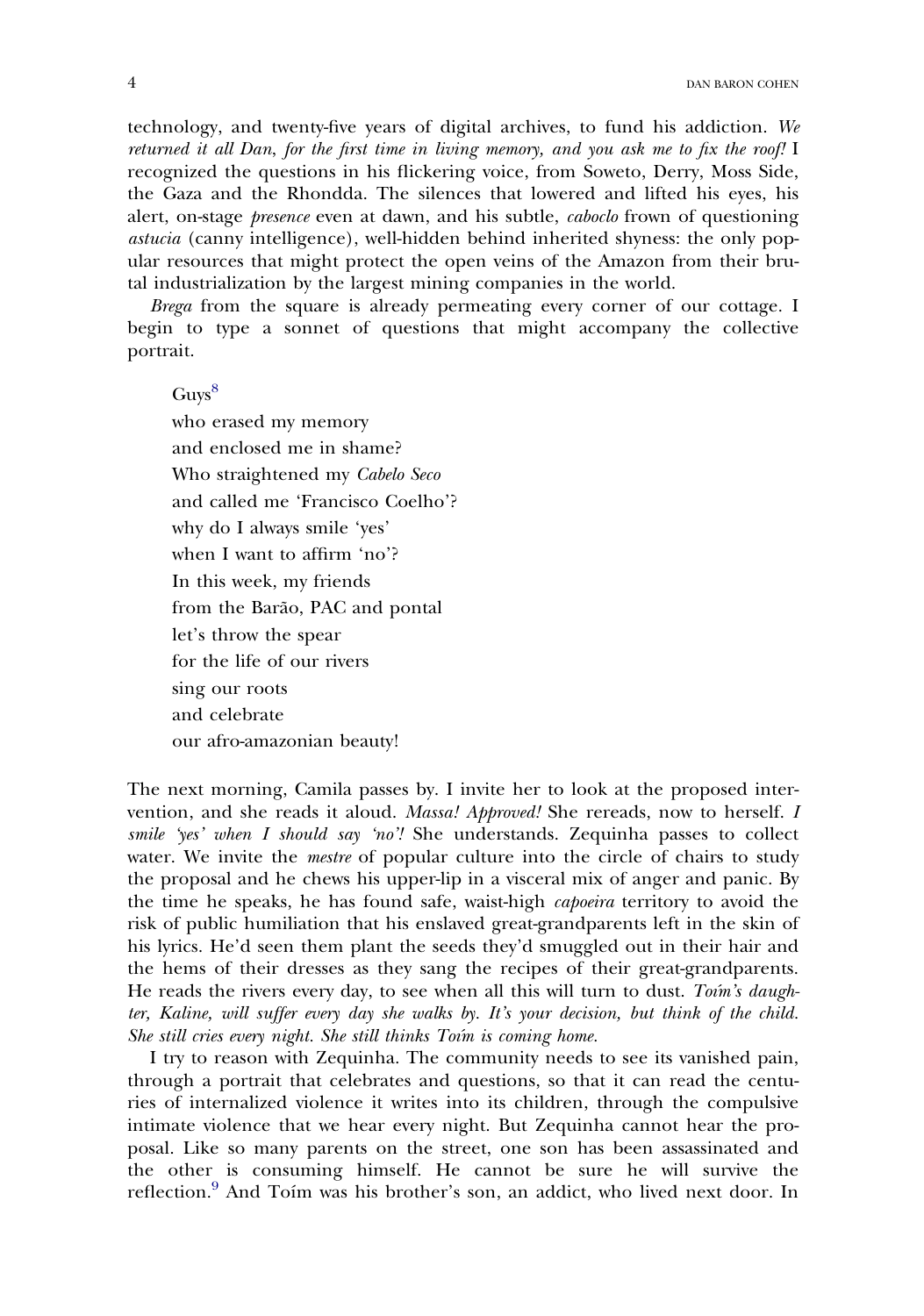the absence of police support, Antonio had walked a thousand metres, carrying his dead son from the public space of his spectacular execution to the community space where the journalists lifted him onto the front page of the papers. Think of Kaline, Dan. Three years old. Zequinha leaves, confident he has been heard.

Yolanda, Kaline's grandmother disappears into the small home of Crisiel which faces our cottage. If we now consult her and Antonio, we will undermine Zequinha, our project mediator, the mestre. Five years of confidence. I show the other photos to Camila and she goes to the window and whistles through her teeth. In seconds, Yolanda is in the circle, reading the proposed intervention, suffused with pleasure. I describe Zequinha's concern, as objectively as I can, and she interrupts me. I've explained to little Kaline. She's was inconsolable. She suffered, yes, but she's calm now. She knows the police murdered her daddy. She looks again at Toim and the marked boys. You must publish that photo. It's so beautiful!

Zequinha returns, chewing his upper lip, securing a river of grief. I begin to explain how the morning has unraveled. As soon as he recalls the moment Kaline heard Toim had 'traveled', Yolanda is reliving the sleepless months she held her granddaughter to her breast and Zequinha nods gravely to me. Let's ask Kaline!, says Camila. In a second, she is leading the child by the hand into the circle. Who's that? asks Yolanda, pointing at the photo. Toim, my daddy! Kaline smiles, at peace with the world. And who killed him? asks her grandmother. The police. We look at the mestre. He is watching, fascinated. Sing your favourite song, my love, Yolanda smiles. Kaline looks at us all.

in the sweet waters of the river and refreshing waters of the rain the hair of african humanity never becomes wet, never becomes wet

Then she dances the choreography she has learned watching Camila dance in the little square with AfroMundi (AfroWorld). Zequinha roars with laughter and hugs Kaline. Approved, approved!

The last person we consult is Crisiel, a tall, handsome silent nineteen year-old who was obviously once a warrior, but who today just sits. No-one can remember seeing Crisiel lose his calm. The only male here who never hit a woman, Camila once remarked. He cannot read books or write with a pen, but he reads the surface of the river that runs behind his cottage, and composes silent poems into nets that he knows will never again catch fish. I call him in from the street and invite him into the circle. He stares at Toim. And he stares. Gradually, we all become aware of Toim's *presence*. Crisiel has brought him back to life. We all reread Toim in silence, his childhood, making kites, his first kiss. Even the sun stands still, suspended in respect above the founding community of Marabá, once a  $qui$ lombo, now the vulnerable, contested *imagina*<sup>rio</sup> of the region. Is Crisiel crying, inwards? Does he approve? His eyes never change their focus. Slowly, eventually, he walks backwards, out through the door, without removing his eyes from Toim.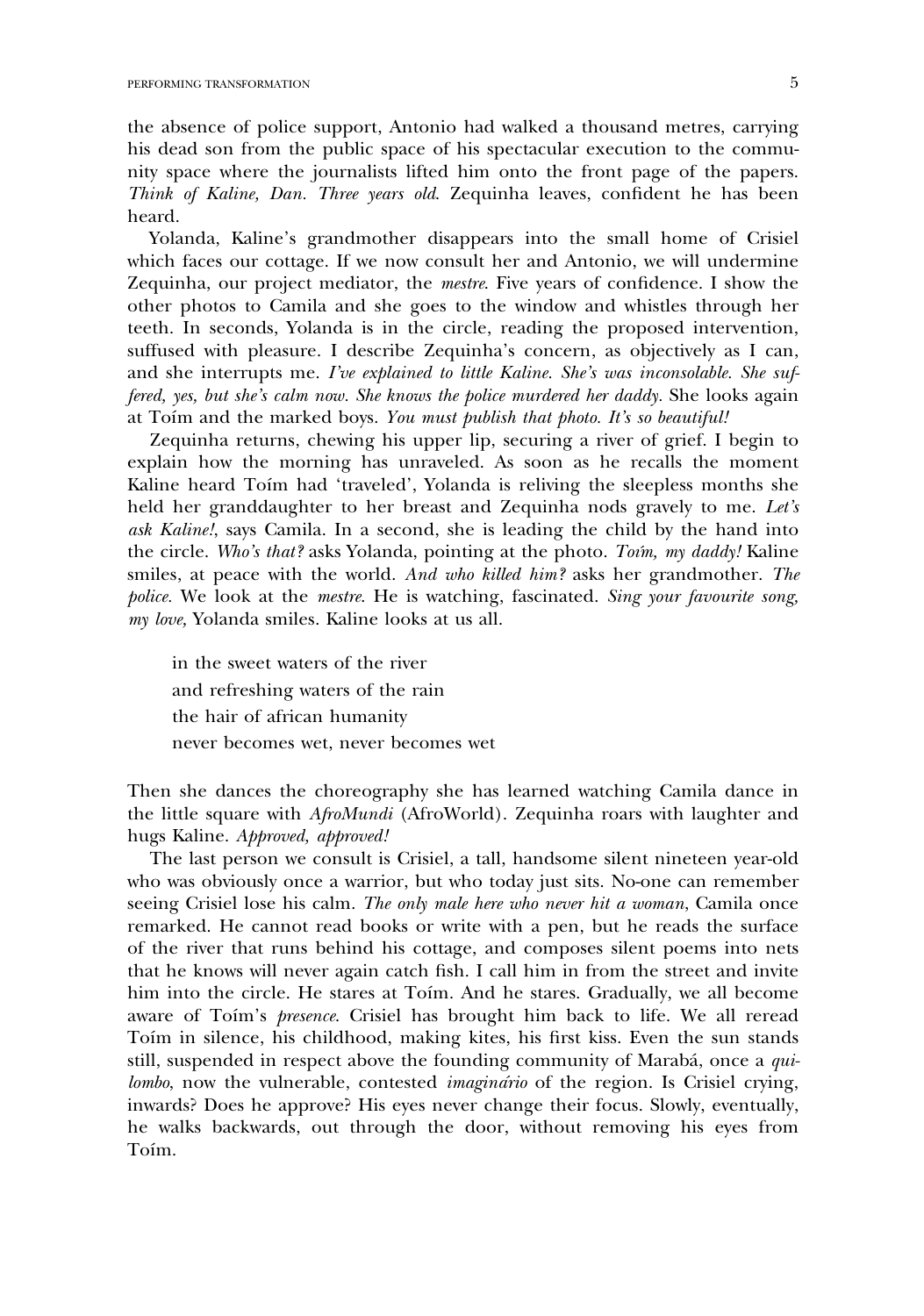We sit in a circle of tiny wooden chairs in the kindergarten, Elizangela and two mothers from our community development nucleus, their close friends, Zequinha, two of his brothers, his sister, cultural developers, community leaders, members of his band, and twelve English language students and their teacher from the Federal University. The mothers are exhausted from washing clothes in the river beneath the sun. The circle is tense with uncertainty, expectation, centuries of distance, betrayal and prejudice.

I ask Zequinha and Manoel Gato if they would like to sing, as the hosts. The brothers glance at one another and Zequinha chooses Cabelo Seco (Dry Hair), a lyric that he has composed from the introduction to our 2011 Calendar, a narrative poem about our second year of cultural action in the community.[10](#page-22-0) Like me, Zequinha wants the university students and teachers to feel the knowledges and literacies that pulse in his fragile but resistant riverside community, carried by the rivers. But he has chosen a gentle song, one that does not protest or confront, nor hide behind playful gesture. He knows that this will not be a course extending out from the university like a *xicote* (whip), held behind the back of a neo-colonial plan. It will be an exchange between cultures, between worlds of knowledge, a dialogue between a network of insecure power and a powerless community of solidarity. He chooses a song that might just create a living theatre of reflexive empathy. $11$ 

Zequinha plucks a few strings and Manoel Gato smiles in recognition. I haven't been here in 45 years, he laughs richly, his bulky body spilling over the edges of his toddler's-chair. Even these wee chairs are the same! He will die of pneumonia, aggravated by diabetes, in a snap illness, in just a few months, leaving us all staring in shock at his empty chair of daily composition in Zequinha's doorway. He begins to sing, counter-tenor so pure, trembling with such operatic emotion, that in this very first class, the students struggle to reconcile such beauty emerging from such a huge African frame, in this derelict periphery:

Nas águas doce dos rios e refrescante da chua o cabelo da humanidade africana nunca se molha, nunca se molha. Meu cabelo é assim de mel com terra é pixaim exatamente como a natureza criou afro-tupiniquim filho do tocantins no encontro dos rios esse sonho se realizou. Pulsam nas veias ideais heranca dos ancestrais a cultura viva remanescente a brotar tanto sonharam nossos pais

II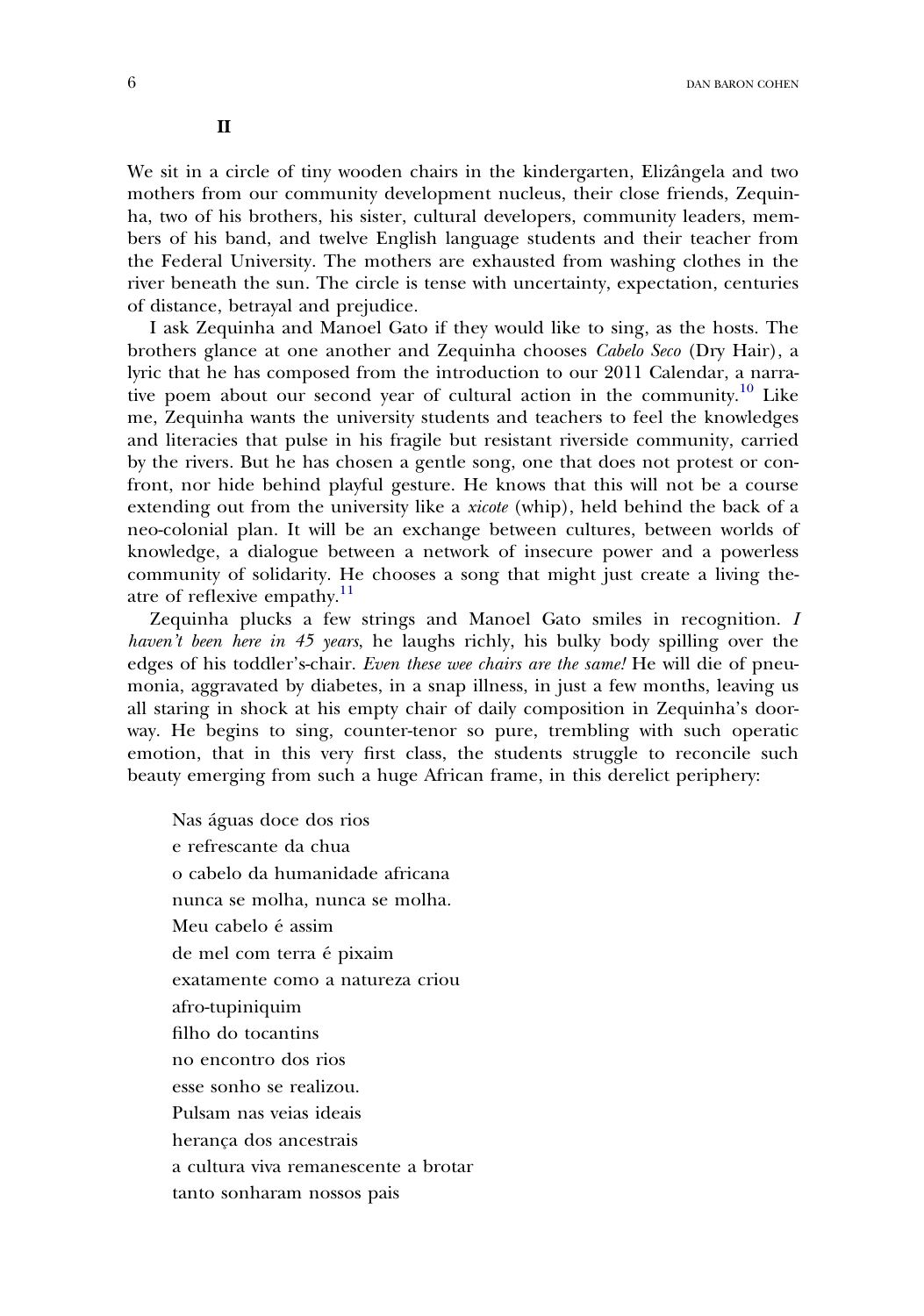acreditando em quem traz

a força e a coragem para viver e lutar.

All the Cabelo Seco residents join in on the chorus of this landmark song, singing with a proud shyness, revealing their personal and community histories in their mixture of emotions, and the emotions of their day. Though they do not know how to read them, the Federal University participants all realize this is no favela. This will be like no other course they have given or suffered in class. They watch the two brothers, self-taught *mestres*, accentuating each word with the weight of centuries of exile, exclusion and simmering rage, cadenced in a complex grammar of exchanged glances, half-smiles and tentative celebration. Manoel Gato conducts an imaginary choir in a dialogue that few understand as pedagogy, making present that which 'vanished', transforming it into what might become.

I thank them both and Zequinha, with no request or verbal agreement necessary, holds out his guitar to the half-moon of students. Kenny, the youngest, almost reaches to take it, but his teacher Jairo, blinded by his desire to belong, grasps its neck and hands out a song-sheet that he has 'prepared for this class'. As the social, political and pedagogical significance of the song is explained, everyone gradually lowers their eyes. Jairo begins to sing, struggling to recompose the circle.[12](#page-22-0) He sings well, plays well, but he is climbing a steep hill. Felizmar unsheathes his guitar and sings the second voice. Gradually, effortlessly, the half-moons rejoin and a possible, new community returns.

I ask everyone to form into pairs, exactly where they are sitting, and to point their chairs to face one another, so the chairs conspire to motivate a first dialogic whisper. I then propose the residents invite a visitor from the university to sit beside them. In their first exchange, each pair exchanges the first nickname gained in life, and then, the most important quality each wants to see practiced in this circle. The laughter of intimate revelations, unexpectedly recovered, mingles with shared and new insights. The intimacy spills beyond each pair of wooden chairs, envelops the entire classroom and creates a stage of confidence,  $13$ each person risking to share what was suffered in school, ached for, imagined, some in this very classroom. No-one is aware of the risk, or of how much time has passed, or that they have lowered barricades<sup>[14](#page-22-0)</sup> into thresholds, until the sound of spinning seeds of the *chek–chek* invites them to give their final two minutes to the person who has spoken least.

A fractional pause, an explosion of resumed conversation, and then, the pairs thank one other, in any appropriate way. That embrace, torture chamber of so many unspoken 'nos', backyard well of lost memory and first homes, unconditional offer of solidarity, defines new hope.

We return to the full moon and listen to a sequence of human and pedagogical rights, announced by each pair.

No need to explain how the complicity was created, nor how this community will be created. Each word is translated into English, care, respect, patience, playfulness, cooperation, equality, generosity, exchange, affirmation, community ... And we then turn towards the board, where I have chalked up lyrics that might be the participants here looking back through their ancestors' eyes from the banks of Africa, or their ancestors, looking forward to reuniting with fragments of their families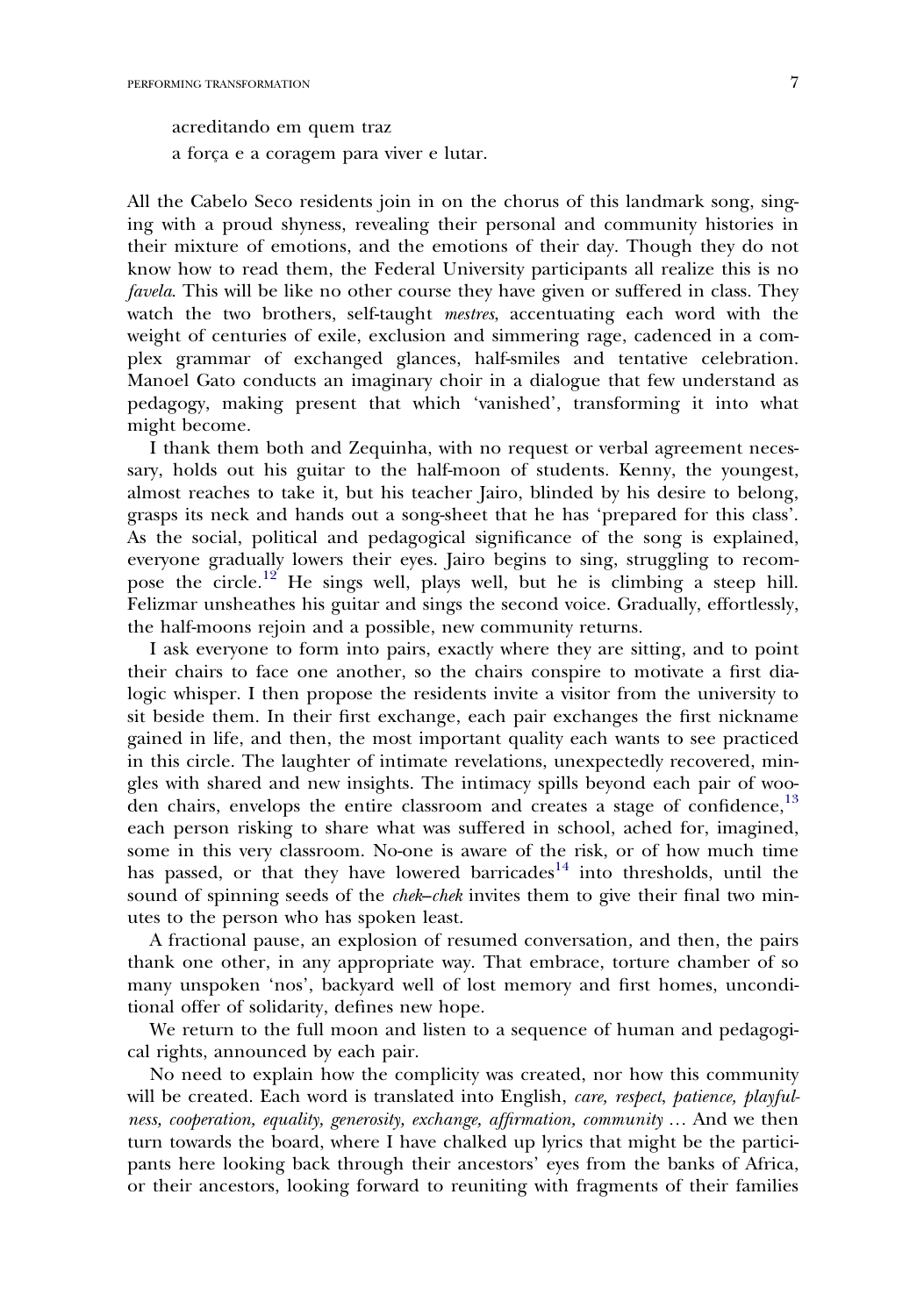in the diaspora. The black gringo lyric holds depths of vanished emotion in its beguiling simplicity.

I'm packin up gettin ready to go I'm goin to see my people over there I'm just packin up gettin ready to go …

I sing, we sing, Zequinha reflects, we pause. I sing, we sing, now Elizangela reflects, we pause, Jairo and Kenny exchange a glance with Felizmar. I return to the beginning of the lyric, and as the dialogic pedagogy unfolds, we hear Manoel Gato's contralto voice finding the harmonies practiced for 45 years in the street, in Zequinha's doorway. We sing the entire verse again, more confident, opening our breasts into an experimental afro-indigenous blues, rhythms now pinpointing reflections, silences, a shared sense of the knotted street, the choking rivers, the stubbly forests, a region that still does not dare to know itself. Here we are, in the epicentre of the Amazon, the great-grandchildren of slaves have chosen to liberate<sup>[15](#page-22-0)</sup> themselves on toddlers' chairs, through Dialogic English. [16](#page-22-0)

#### III

I touch the iPod. Mindjer Dôce Mel begins. Segun Adefila, our resident choreographer, stands in front of 32 aspiring ballet-dancers, all in black leotards with a splash of colour subversively braided into their hair, around their wrists, ankles or waists. He leans back, opens his chest and sensually begins to rotate his hips to the right, all the joints of his body synchronized to the circular rhythm of the music, while opening and closing his elbows like the handles on a vase, hands on hips, to the regular movement of his breathing. Behind him, as the young cabocla women mirror his movements, all begin to smile. Camila laughs out loud, a throaty eruption of joy and understanding spilling out of her loose handripped yellow T-shirt draped across her honed body, imprisoned inside the taut leotard. The shyest laugh to themselves, two gay caboclo youth exchange glances of approval, all effortlessly find and integrate themselves into the playful improvisation.

Segun begins a new pirouette which brings him even lower to the ground, arches his back, enlarges the sensuality of his circling hips, brimming with a subtle but unmistakable seduction. In less than two minutes, centuries of internalized tuts and grunts of moral judgement in doorways, windows, mirrors and on street corners are being slinked off, changing the carriage of heads, the contours of backs, the scaffolding of shoulders, liberating breasts, and now more of the young dancers are laughing aloud, but to themselves. They appear a dance company that has been rehearsing for months. Their synchrony is uncanny, and they have all noted it and its celebration of the erotic, without taking their eyes off the body of their Nigerian teacher.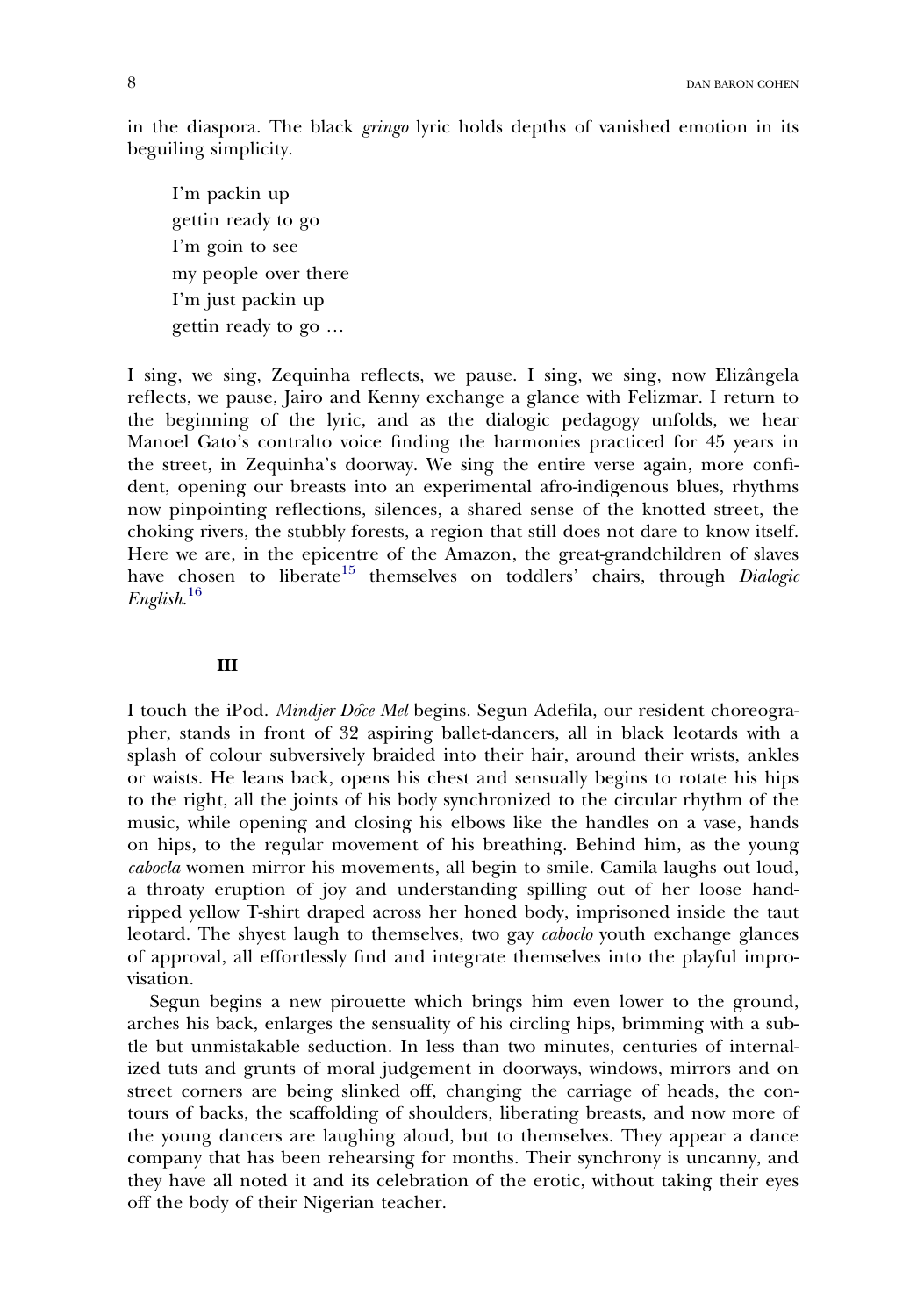Two hours later, they sit in a circle, elegant, elated, alert. They have created a dance narrative about Cabelo Seco, each excavating and contributing elements of their childhood and adolescent experience and perception to the stage. The netting and cleaning of fish, the building and repairing of canoes, the sudding, scrubbing and wringing of clothes slapped onto the surface of the River Tocantins and River Itacaiúnas and then pegged between banana and  $a\alpha a'$  trees or electricity posts. Each gesture and fragment of lived experience.<sup>[17](#page-22-0)</sup> All have all been woven into a choreography of shared knowledges, values and pride of producing and sustaining life, lightened by hopscotch, flicking stone-marbles, jiggling kite-strings to play the wind and skipping elastic gates, even lowering their gyrating open thighs over upturned beer-bottles in a humiliating dance of impish sexual availability.

How do you feel, asks Segun. I translate. All the young artists have willingly dedicated themselves to years of silent, disciplined obedience and humiliating public castigation, but no-one needs to be coaxed. Words emerge from different points in the circle: free ... elated ... liberated ... proud ... capable. Camila smiles. Now I know myself. I never knew my life could become dance. In reality, that there is so much dance in our life. She begins to cry, too suddenly to conceal, but lets the tears fall. I can breathe. My skin is lighter, looser. I feel so much … desire! A circle of laughter of complicity and recognition. Like anything is possible! (Figure 2).

A full year later, Camila stands poised in perfect stillness, on the points of her toes, her body that iconic symbol of authoritarian aristocratic grace. Lambarena's exhilarating transition from Bach to Africa begins to shake her statuesque purity, unsettling first her feet and then gradually pulsing through her ankles, calves and thighs, her belly, her breasts and her head, her entire being trembling into terrifying disequilibrium. Camila looks at her own body as it



Figure 2. Camila discovers transformance through dance (2011)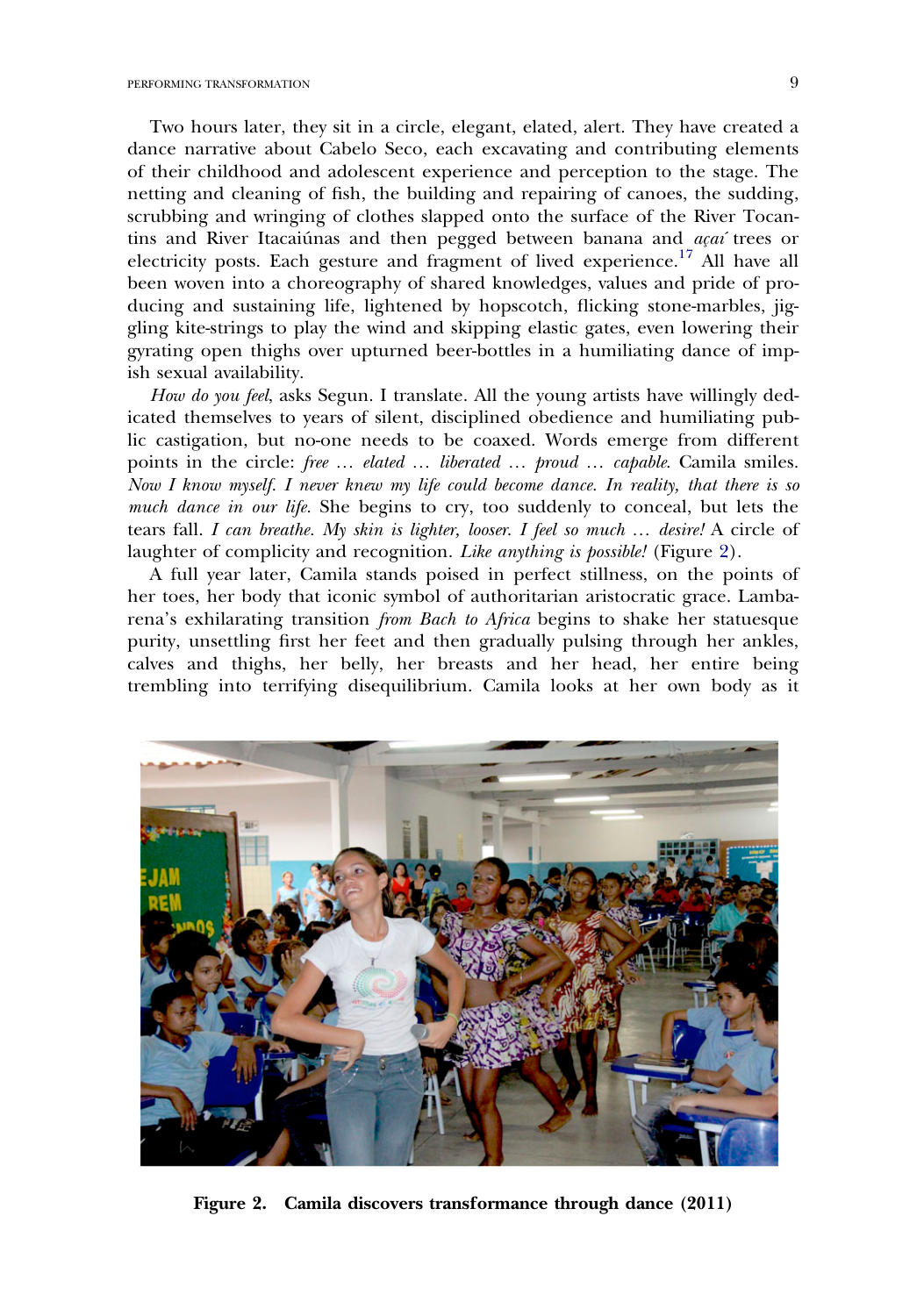teeters into disorder and asymmetry, her hands, elbows and arms falling and opening to find a new centre and steadying herself from falling, a look of horror, shame and fascinated excitement flickering across her eyes and lips until she has discovered how to balance all the moving liquids within herself.

Her workshop of primary and secondary school teachers watch spell-bound, forgetting to breathe. Gradually, over what seems to be an eternity, balancing between helplessness and discovery, terror and intention, Camila descends to stand flat-footed on the stage, her arms and hands transforming her into a human vase. Her entire body begins to pulse, now from the abdomen and womb, as she throws herself to all the corners of the world, a bold declaration of fertility, daring anyone to ever again even try to imprison her needs and potentials in an icon of voiceless submission and subordination. Ok. Before we talk about what you've read from the outside, let's read the interior, from within.<sup>[18](#page-23-0)</sup> Please stand up again, everyone, and find a place behind me. The teachers fill the stage behind their seventeen year old teacher from the Community University of the Rivers. Camila has already warmed up the space, agreed principles and embodied the aims of tonight's workshop. The teachers are not afraid. Some of them taught her when she was a rebellious child. A few taught her this morning. None have ever seen her out of school uniform.

#### IV

Zequinha is late. However much he plans, the watch on his wrist still ticks to emotional rhythms which follow the tides of the Tocantins, Itacaiúnas and Araguaia, where arranged meetings by boat or on land were for so long determined by the confluence of the rivers, the movement of the moon and the fish. And tonight, Zequinha's rhythm is reflexive, slowed by an unexpected early afternoon meeting with the Secretary of Culture who has offered his homeless firstborn son, Elvis, a new guitar, if he will give up *crack* and *cachaca* and realize his potential as a remarkable guitarist. Both Zequinha and his son know this gesture is calculated to enslave them to the Secretary and distance the mestre from the Community University of the Rivers, but neither can refuse. They need the patronage. This might be the final intervention that saves Elvis from demons that inspire and torture him, the muses of his remarkable creative intelligence and the chorus of accusation, judgement, complicity and self-hatred that compel him to be victim, despot, torturer and chronicler. And the mestre's wife wants an indoor toilet and needs to brick their backyard inside windowless walls to protect her from Elvis and the considered boys.

While waiting for Zequinha, Évany has tuned her guitar and is practising arpeggios and experimenting in how to translate jongo and samba into how she plucks the chords. Like her aunt, she may never grow taller than the adolescent she is now, but just in the last year, she has become a striking *cabocla* woman whose glowing beauty and fierce percussive intelligence create an onstage *pres*ence no audience forgets. The coordinator of the art education research nucleus from the nearby Federal University enters the workshop, followed immediately by a cultural entrepreneur, a teacher–mother returning to study and a mature student, and all unsheathe their guitars, mildly surprised to find Évany in the mestre's chair. They are immediately drawn to her unselfconscious intense and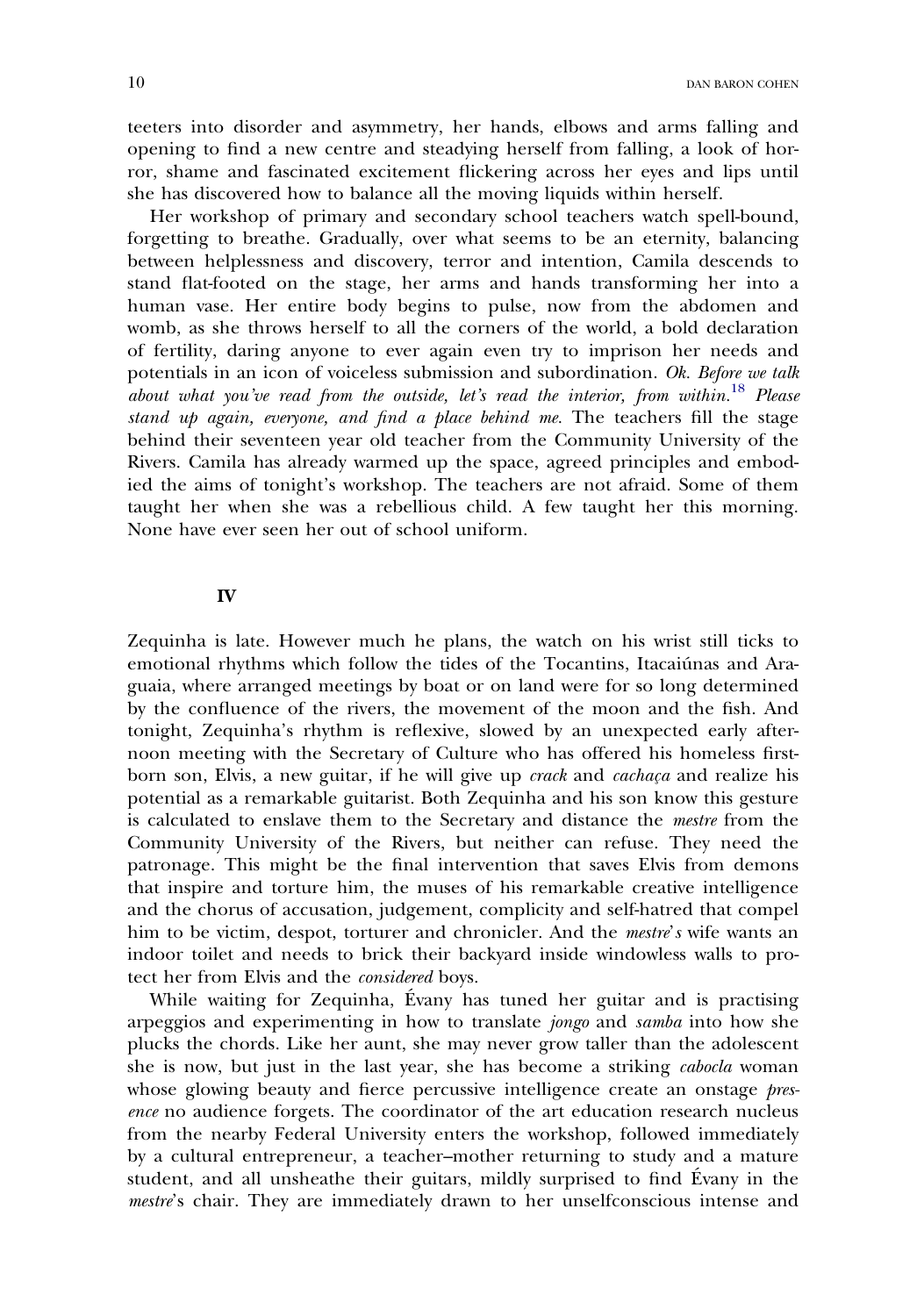virtuoso experimentation, forgetting that she is just  $14$  years old. Evany welcomes them with her dazzling smile and guides them with her eyes to sit in the circle of chairs. Just as Zequinha has guided her and his other pupils the day before, she then lures them into the rhythm of the exercise she has been rehearsing, transforming it into the pedagogical performance of an easy dialogue between her pupils and the creation of a community of exchange, solidarity and cooperation. She studies the strumming, plucking and fingering of the four as they watch hers, pausing to correct the position of the university professor's fingers, demonstrating the transition between arpeggios to the cultural entrepreneur and the teacher–mother, showing the student how to correct her posture to improve her coordination, and gradually leads them into an improvised jongo (Figure 3).

Zequinha enters almost at the very end of the workshop, too scarred by the violations he inherited and suffered to apologize, too respectful and aware of all that he sees before him to even smile his approval. He sits and watches. Technically, Evany is still finding the exercise, but she is also creating it. But she is also developing her own way of teaching, itself a manifestation of the confidence she has acquired onstage, based on Zequinha's five years of precise artistic formation within a pedagogical circle of storytelling and story-making, passed across centuries in backyards beside the river. Zequinha does not unsheathe his guitar. He is learning from Évany, how to improve his teaching and how to integrate her percussive sensitivity into plucking techniques. They stop suddenly and Évany laughs out loud, a rich, throaty, uninhibited arpeggio of pleasure, shyness and pride, which mingles with Zequinha's laughter and then the laughter of all present. No need to speak. Everyone knows what this circle has created, is creating.



Figure 3. Evany teaches mestre Zequinha in a dialogic exchange (2014)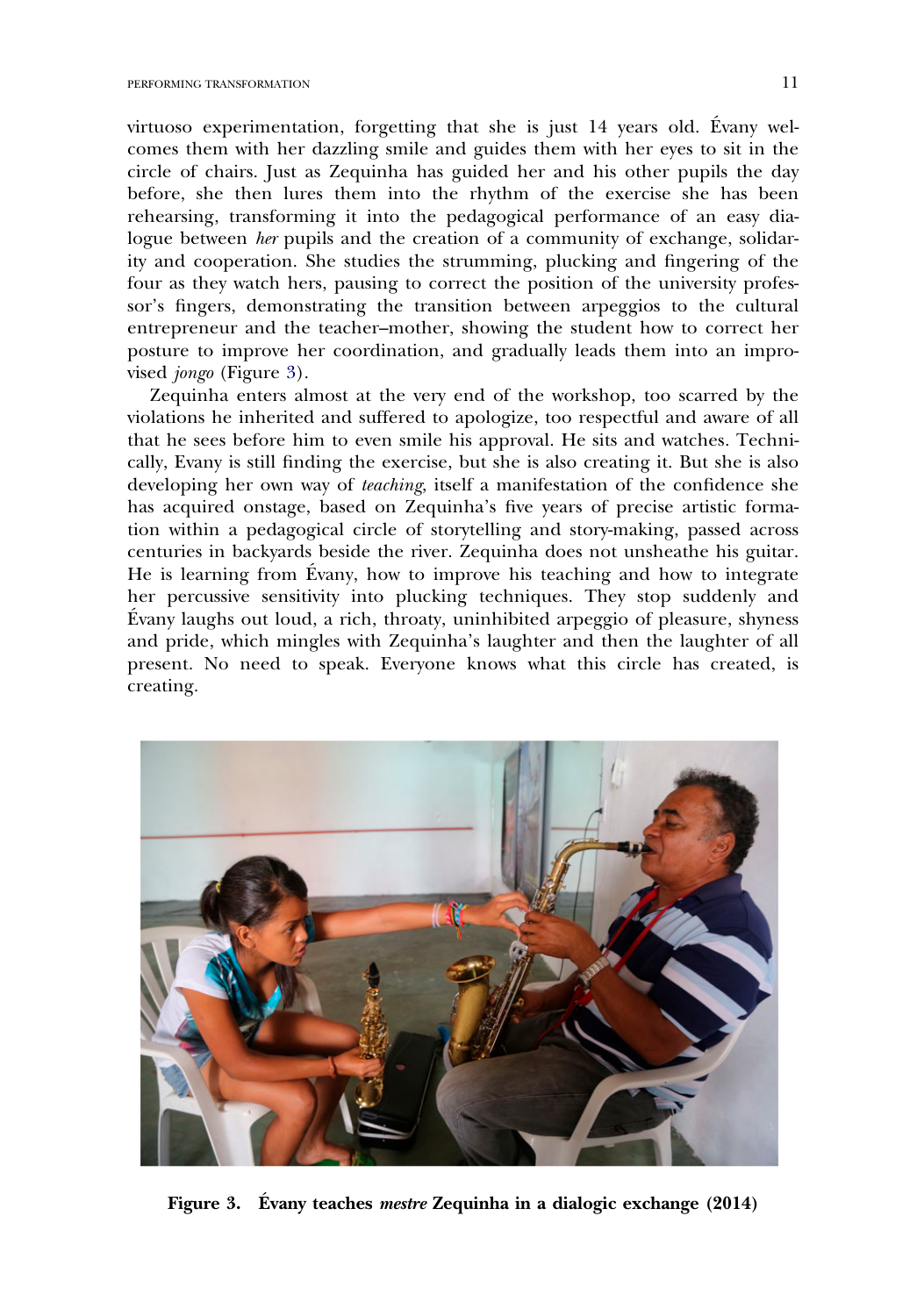Zequinha nods, genuinely happy. The confluence of the rivers. The rivers decided that I should arrive late.

#### V

Grandpa, I adore immersing myself in your stories I'm able to imagine the childhood of Marabá. But grandpa I hear so often that everything will change and I ask myself when my river becomes a highway how will I play?

Kaline sits drawing in concentrated silence, in a circle of a dozen tiny girls and boys, all drawing cross-legged or leaning in different positions, around a sea of books of songs, short-stories and photos. Adriana, a brutally honest 12-year old with the *astucia* of someone ten times her age, coordinates her workshop within the outdoor community library Folhas da Vida (Leaves of Life). She offers words of support and glances of interest, while transforming the letters 'Culture and Art' into a sign which she has decided to peg to the clothesline that already carries many of the drawings that are being produced around her in response to Rafael's story-telling.

Rafael reads a story from books abandoned by and rescued from the Ministry of Culture's chaotic regional office, quizzing his larger circle of older children and young teenagers about its characters, themes, legends, narrative, new words and extraordinary phrases. He is alarmingly wiry for 15, effeminate in a fiercely homophobic culture, but respected. He walks in a circle as he reads aloud, followed by his assistant, Viviane, just ten, her darkly ringed eyes betraying a story of unspeakable violence towards her mother that she witnesses every night and promises never to tell. The two circle the drawing children, each in her world and the watching young teenagers, testing questions between them in dramatic whispers and then suddenly pausing to lance one unexpectedly at their alert audience.

It is a rapt universe. Everyone knows that at the end of an hour, there will be a literary lucky-dip for the most active, the most supportive, the one who scored the most correct answers. They are all so quick and have such a keen sense of injustice that with so many answers in the air, little Viviane struggles to keeps a tally. But Rafael mediates with humour and he is fair. No-one looks away. Apart from the desire to return home with a book to build up their growing library, everyone wants to feel lucky.

I admire these three young coordinators building their community of 380 family libraries. But where do their participatory and dialogic coordination strategies and courage to constantly innovate come from? Are they African,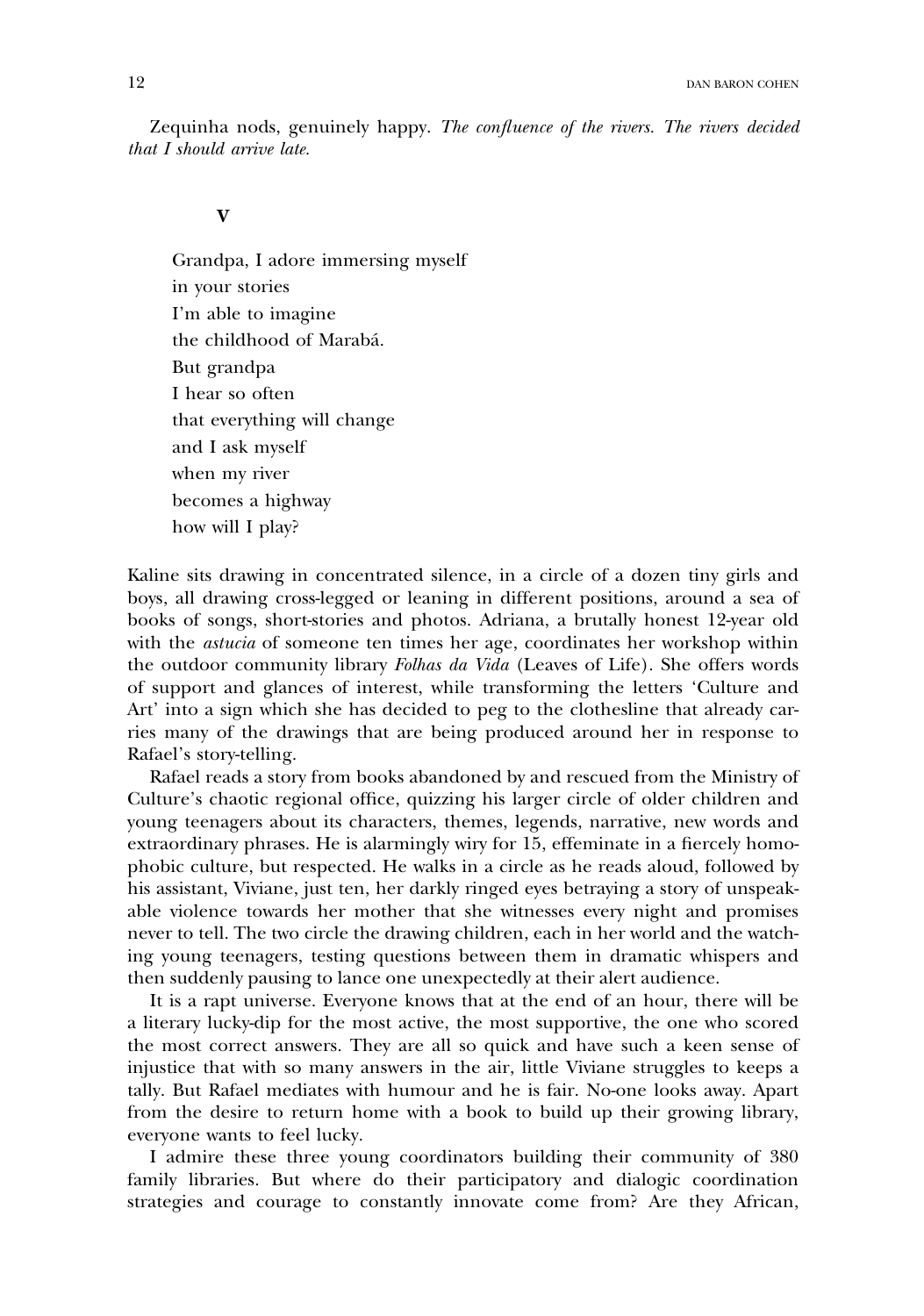indigenous, Amazonian reflexes, an intuitive intervention which draws on centuries of processed but unspoken experience?

At a discreet distance, Manoela, sits reading with another small group of slightly older girls, prepared at any moment to intervene to offer pedagogical support to the coordinators or to protect the outdoor library. The week before, she had explained to an American journalist who had suddenly entered from the river, camera to his eye, that the workshop was not to be photographed or filmed without prior permission from the project's organizing nucleus, and from the young people and their families. When he asserted his right, she had raised her hand to cover his lens: child and youth prostitution here in the region, friend, is the highest in Brazil. Few here have the confidence to say 'no'. Why not sit and talk to the children? When he grabbed Manoela's arm and pushed her to one side, all the children had stood up. Some asked him to leave. The man had retreated and the story went viral in the streets.

Surveying the entire scene, ex-Coronel Stanislau Cordeiro, President of the Francisco Coelho Residents' Association, had glowered down from one of his mansion's balconies, furious that his American guest had been so abused. But he did not react. He is confident that his National Firemen's Training Programme for At-Risk Youth will discipline the illiterate truants, and his wife's street parties, baskets of free food and folk-dancing project will sweep this community university from the pathway of history, so that he can get on with the planned transformation of this small territory into a spotless heritage park, sustained by prestigious hotels. The mining giant Vale has already pledged the funds. He has the Senate in his sights.

A few months earlier, the ex-Coronel's wife, Maria Celia, had thrown nineteen black plastic bin-liners from one of her balconies, in protest against our open-air community cinema that was blocking the street. Evany, Camila, Rafael and Manoela opened them and sifting through the expensive garbage, found Cordeiro's credit-card receipts, his mason's conference tags and Maria-Celia's card-game accounts. By coincidence, the most able and courageous journalist in Maraba´ had been present, visiting the project. Don't denounce them, I insisted. Our project needs to persuade Cordeiro and his family on the strength of its proposal, not through fear.

Manoela handed copies of the tell-tale documents to the police for the record, and the project held its breath. Young considered teenagers like Luciel, Pablo and Carlinhos had understood the invitation. Zequinha chewed his upper lip. The teenagers did not break into the project's brightly painted cultural centre to torch its open-air library and to steal its equipment, or assassinate Manoela or me for 20 or 30 Brazilian Reais. That Cordeiro and Maria-Celia's children now insist in participating in Rafael's reading circle and Cine Coruja, also gives us hope.

Between Manoela's reading group and Adriana's clothesline exhibition, Luciel talks to Popopo, a mute adult with special needs, on the periphery of the workshop, looking through his collection of CDs. In his unpatronising, genuine and smiling manner, motivated by empathetic reflexes of community care, Luciel is improvising a communication strategy which includes Popopo into this circle of readers. No adult has ever managed this.

Rafael notes the initiative, and gestures to me to include it into my filming. In this past year, he has already distinguished himself as a remarkable linguist in our dialogic english project. Now I perceive his peripheral awareness, linked to a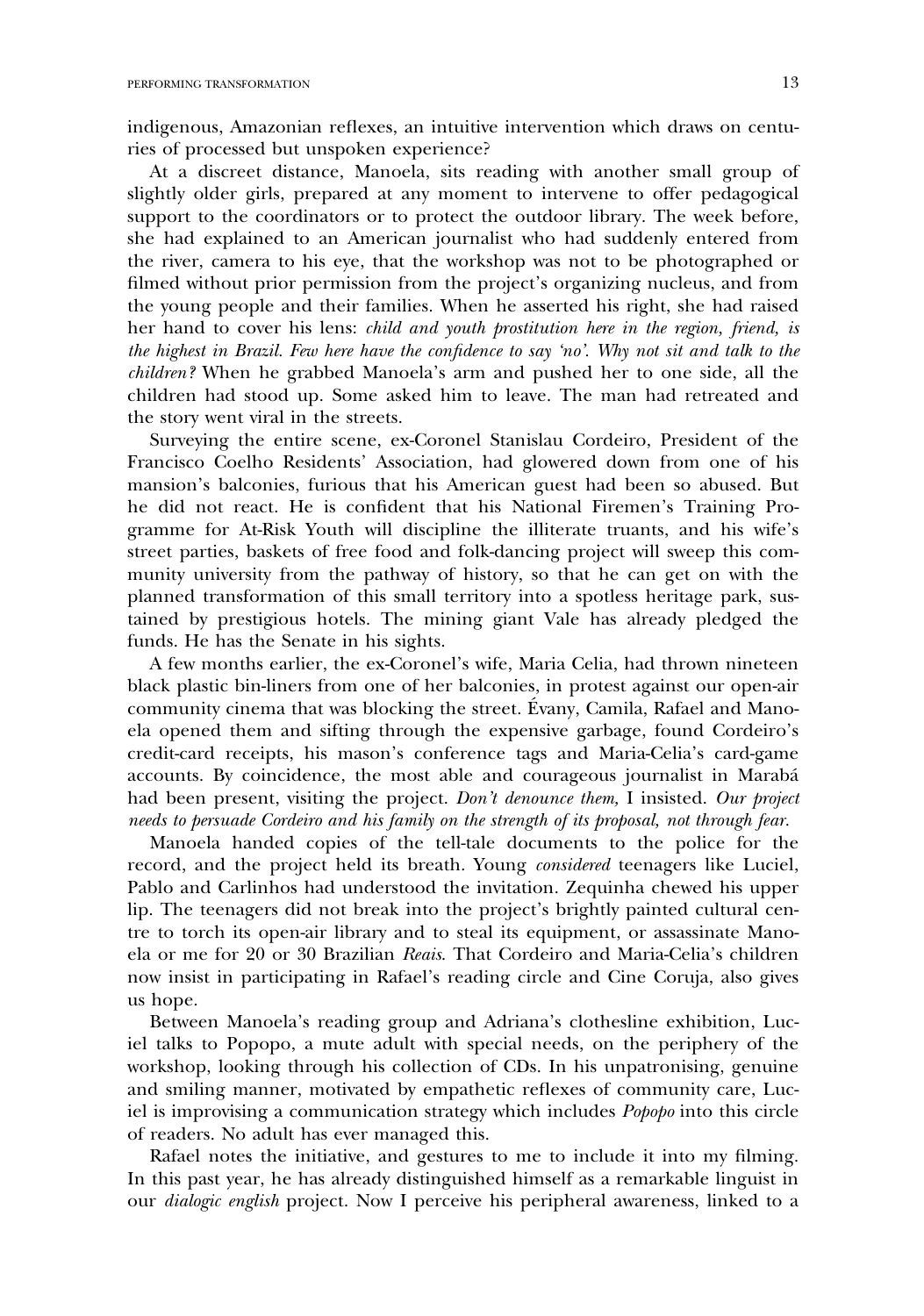sensitivity often found in gay intelligences. By example, Rafael is inspiring an entire community which sits at the back of the class, condemned as illiterate, to love literature, and to see books as a place where the imagination can be fed, nurtured and reclaimed. Dan. I've just had an idea. Why don't we bring our literary lucky-dip into the cultural raffle at the end of each film, and integrate our library circles into the community caravan?

I'm stunned by the quality of the proposal. Rafael has transformed Folhas de Vida into our first transversal project. He has grasped it is not enough to want to lose books rather than stamp them with return dates, and there is not enough time to visit every home in Cabelo Seco. He has seen the potential of the street and the community's little square as intimate spaces of public transformation.

When I show a video clip of Folhas de Vida to the Director of the National System of Public Libraries, during a national seminar in Belem, Rafael's idea becomes policy. Two crates of forgotten, mint publications arrive in Cabelo Seco, addressed to Rafael Varão, Community Librarian, Community University of the Rivers. It makes his day. It may have saved his life (Figure [4](#page-14-0)).

### VI

In the first bike-ride, for peace I carried my assassinated brother and flying on the edge of the Tocantins we met Amazonian beauty. On the second, for life I carried my cousin in my lap and whistling together without fear we discovered the path to freedom. On this third, for the waters I will carry you, mum, to Amapa´ and creating our university of the rivers let's revive our Itacaiúnas.

Shall we hold the frontline, together? I look into the eyes of Luciel, Pablo, Carlinhos and three other youths whose names I cannot remember, all riding bikes which they've built from abandoned and, probably, some stolen parts. They use their flip-flops as brakes. Some wear painted crash helmets and dark glasses; others tshirts, ripped and painted for the occasion. Many ride with cousins and siblings cross-bar, in baskets and back-saddle. All one hundred and fifty-odd cyclists peddle with our simple bright orange strip of linen wrapped around their wrists, ankles, necks, foreheads, handlebars, antennas of imaginary radios, and the accompanying police and firemen do too, attached to their motorbike antennas and mirrors. Proud tags of belonging and quest. Will you help me? I repeat?

I keep asking every few minutes, to keep the vital threshold between life and death at the front of their minds. These six have proven themselves in the first two bike-rides. They all love the rush of adrenalin, riding out of Cabelo Seco, a river of children, youth, some mothers and fewer grandparents, watched by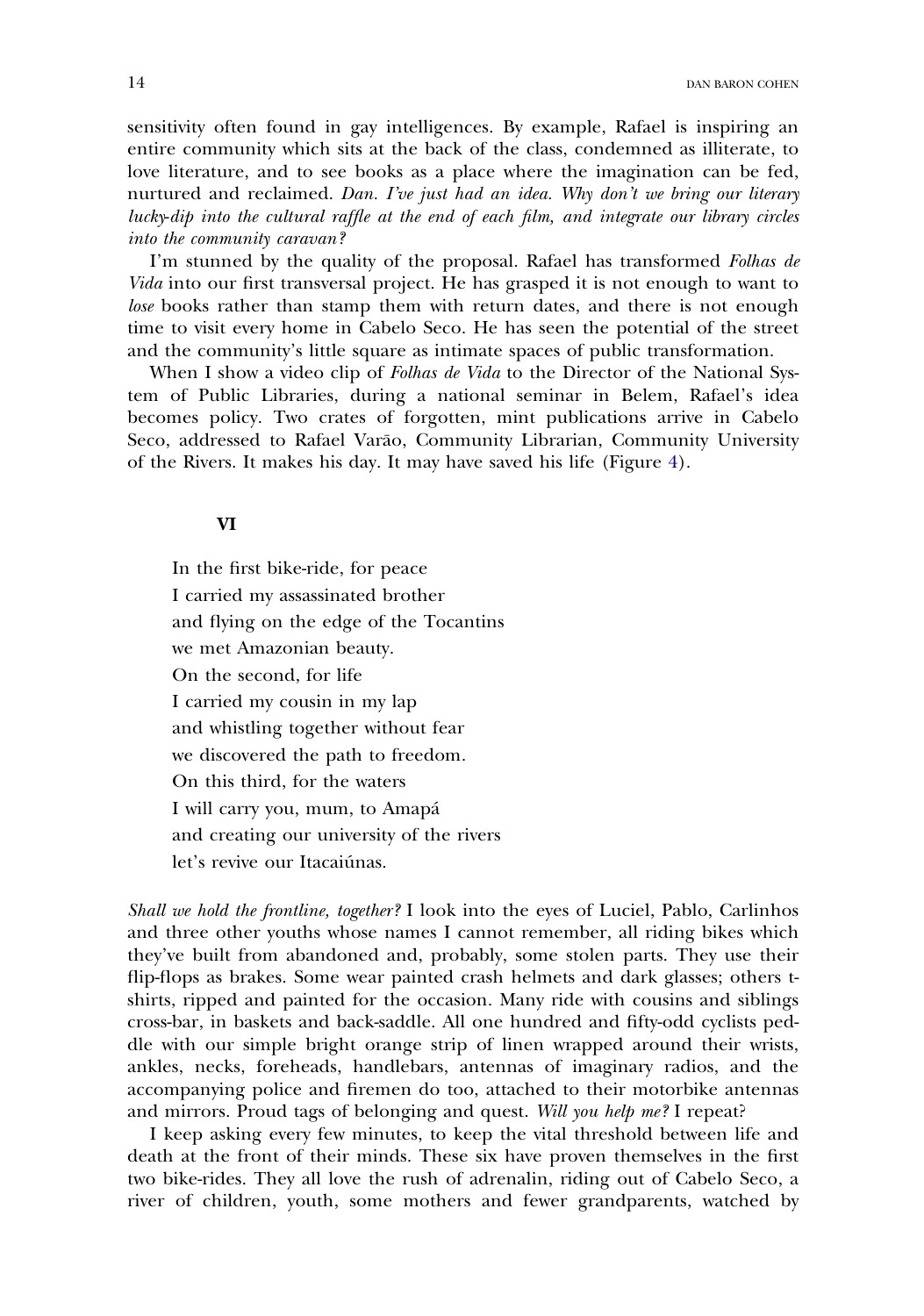<span id="page-14-0"></span>

Figure 4. Bike-ride for freedom (2013)

hundreds of relatives and friends from windows, doorways and street corners. But these moments of centre-stage affirmation and recognition are the hardest. Hold the line. Show them our leadership. Show them the beauty of our cooperation. They smile, aware and visibly growing in stature in the gaze of their community. They tease the jealous few who could not find a bike on time, and throw out one-liners to the police officers who today see their restraint and care.

I can see they are saving themselves. They are already imagining the freedom of the motorway, yelling without inhibition beneath the overpass bridges, and the triumphant chorus of song as they enter another invisible community. Listen to that river of freedom guys, and hold the line. We have the lives of them all in our hands. A din of whistles, home-made horns, small drums, euphoric cries and chants, accompanied by the CD played on the bike-radio:

sou da raca negra da raça africana gosto do reggãe do reggãe jamaicano e no balanço do reggãe eu vou todo mundo me segue eu vou eu dancei ontem danço hoje e amanha, reggäe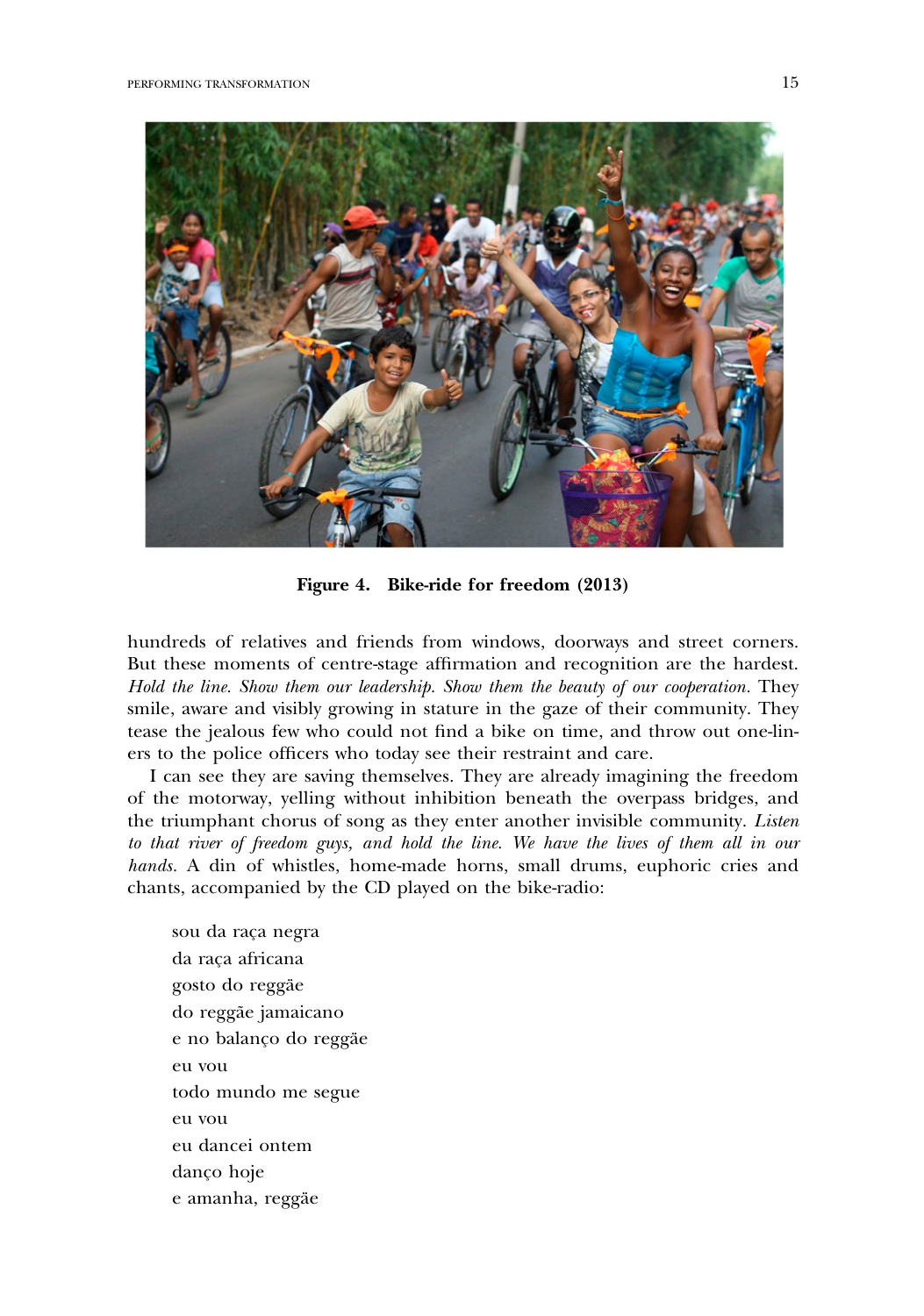We pass through the old city, hundreds of shoppers clapping, acknowledging, smiling with approval and admiration, contaminated by the joy, community and dream. Throughout this river of life, born out of the assassination of our bassist at the end of last year, every cyclist is chatting in pairs, helping someone to recover their balance or inflate a flat-tire, exchanging stories, passing on news, comparing and analysing the bike rides and waving at astonished school friends. All are exhilarated by their own power to transform decades of cruel prejudice towards Cabelo Seco into recognition and respect.

The small group of coordinators beside me resists the temptation to burst the banks of this river of dialogue. They call out to those who spill over the frontline by name with a well-aimed affirmation or explanation, urging the angriest and most self-destructive, or most compulsive and least integrated to keep the collective rhythm and stay behind their moving community threshold. Take a look at our wheels, guys. It's like we have an invisible chord. Who would've imagined this beauty last ride. Where will we ride to next month?

Beauty was the last word I expected to hear on the bicicletada, Carlinhos smiled as we arrive in the Liberdade community centre. He had composed one of our CD's most popular songs four years ago, and suddenly traded the pleasure and affirmation of the experimental music workshop and community stage for the endless nights of crack-cocaine. I look at his self-consumed youth, not yet 18, and recall his easy self-confidence as a dancer and percussionist. Has the emerging eco-pedagogy of the bicicletada resonated within his needs? The unexpected visceral mix of personal autonomy and collective responsibility, well-being and sustainable transport, cultural production and community solidarity, has drawn him close again for the first time.

Though his body has been ravaged, Carlinhos' charismatic smile and generosity inspire by example all around him to lift instruments, speakers, oranges and bananas, vats of caja juice and our mobile library into the school playground. He places the chairs in concentric circles, reflexes from two years of creating a stage of inclusive human rights and ethical principle with the *Latinhas de Quin*tal, and young observers gravitate towards him to lend a hand. Four younger children step into this new space to repair a bike, and with the same easy-going leadership, Carlinhos sits with them and creates a seven-minute workshop, showing them how to transform a coin into a screw-driver to repair jammed brakes. The bike is leaned against the wall as two of AfroMundi dancers and the young Latinhas musicians take their positions, and within seconds two hundred young people from Liberdade community have formed an active audience, singing and moving to Cabelo Seco's afro-amazonian culture. Our self-styled journalist, singer and dancer, Carolayne takes the mic. Welcome Liberdade to the Community University of the Rivers! Let's begin with one of our first songs about solidarity in the carboot of everyday life, written by Carlinhos at 12 years of age! The lyricist smiles and blushes. He did not expect the recognition. Maybe he will come home, and live.

#### VII

Évany sets up the projector while Carol, Pablo and Adriana organize 50 chairs into the intimate half-moon auditorium of Cine Coruja (Cine Owl). Last night, the cinema was in the street, open to all, to view The Whale Rider, and everyone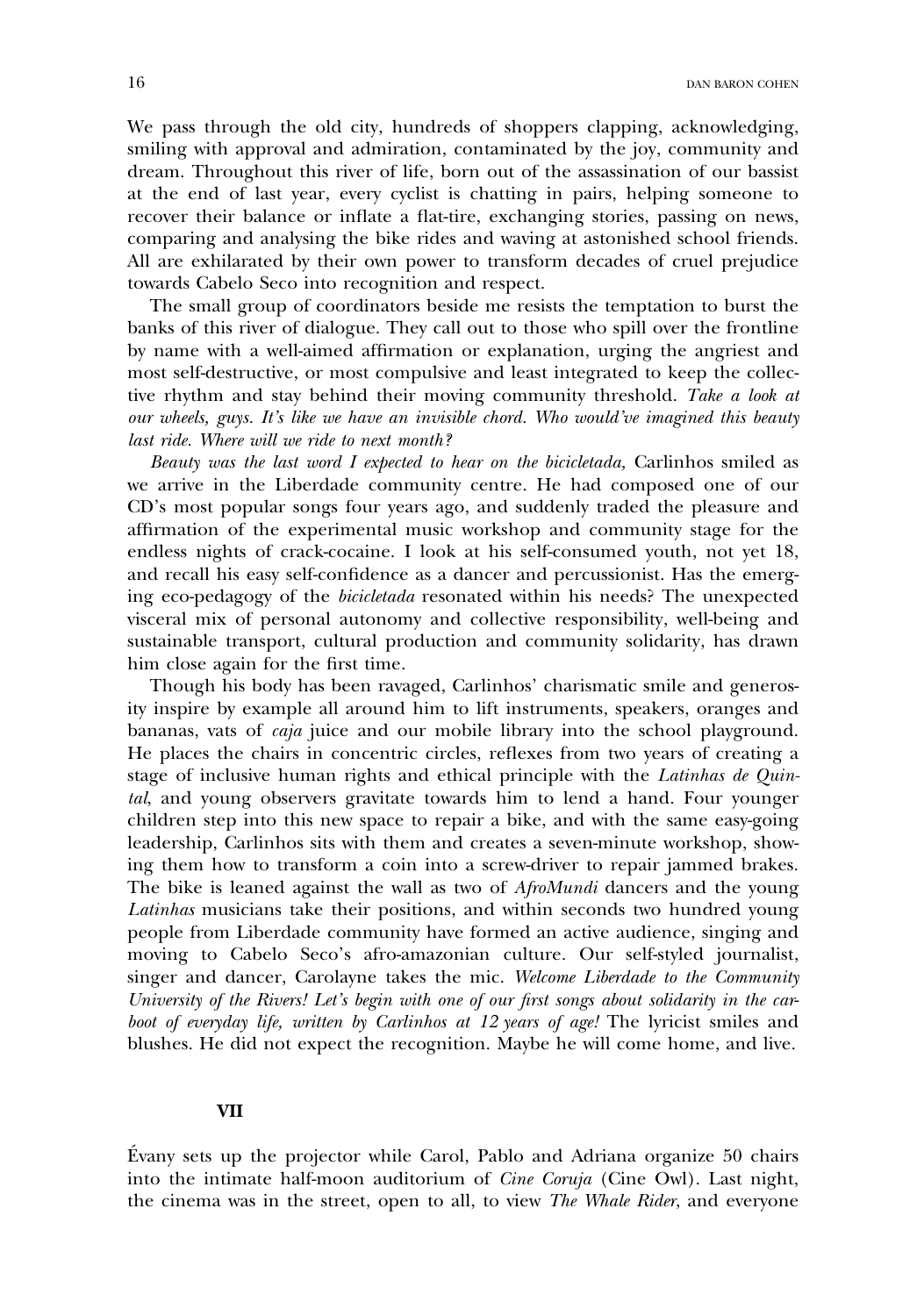brought chairs, sat in doorways, leaned out of windows, and even bundled children on their laps. Tonight is youth night, restricted to those over 12, and takes place inside the cultural centre. We expect the cinema to pack out after weeks of African films, chosen by the young coordinators in consultation with their community friends, their teachers and their families.

Araguaia: a Conspiracy of Silence is a risk. The film is overtly political and even shows a scene of execution by young people who have chosen to defend the Amazon with arms. It is a far cry from Avatar and even Beloved, epic films that our audience watched transfixed, shivering under blankets when the temperature suddenly dipped, or came back to see to the end after torrential rains interrupted the film and threatened to turn the makeshift screen into a kite.

It's worth a try, Évany affirms as she connects the speaker to the computer to welcome the audience. Have you brought the goiaba and caju juice, apples and bananas? she asks Carol. In its first year, *Cine Coruja* began with a string of lights hung on the walls around the open garden of the Cultural Centre, and suspended between banana trees, facing the River Tocantins. Camila and Carolayne had hired an old popcorn van and served litres of *Guaraná*, dressed as usherettes. They had even mounted a photographic exhibition. But when a considered teenager sought refuge inside the audience turning it into his terrified shield, and the growing numbers of diabetes cases claimed the life of Manoel Gato, the coordinators had to rethink all dimensions of security. Now in its second year, the audience expects Amazonian fruits and juices. Ready to let everyone in? Pablo nods. He rarely speaks.

The short begins, a brilliant Bolivian animation, with just three people in the audience. A growing despair seeps into the collective confidence of the young coordinators. They have facebooked their networks, postered the bakery, fresh water well, local bars and schools, blogged and even sent a ludic jingle through the community's two roads, by bike-radio. Resistance to a programme that dares to show films from outside Hollywood or London has long since melted, as children, youth and parents discovered Brazilian, Central and Latin American, African and Asian film. The indoor youth sessions are also now a place to be seen, to flirt by mobile in the dark, to steal furtive kisses, and to enjoy some relief from the tense, authoritarian and sometimes violent kitchens of so many fatherless homes. Beloved helped many to understand the accumulated, unvented violations in their lives. No, this absence is something else.

Maybe it's a kind of self-censorship, Evany speculates, messaging all the coordinators of the projects. The word's out that it's about here. They don't want to face it. The clarity of her analysis, marginalized and hidden in her school classroom, convinces all of them. Perhaps this is new. They had faced the question of censorship with courage, mothers and teenagers alike, in their weekly planning circles, as they debated how and if they should close the door of a community cinema, to meet the specific needs of young people and of the adults' hunger for 'thinking films'. They had considered everything, from a kiss in the shadows to explicit sex in the car, anti-heroes in conflict at home, in school and in church, to the portrayal of gay love.

Their discussions were often inflamed by so many unresolved histories and threatened to erupt into open conflict. But they had learned to listen, to risk taking a stand, to question and to mediate their differences in struggle to reach a democratic decision. One debate was interrupted by the assassination of a son on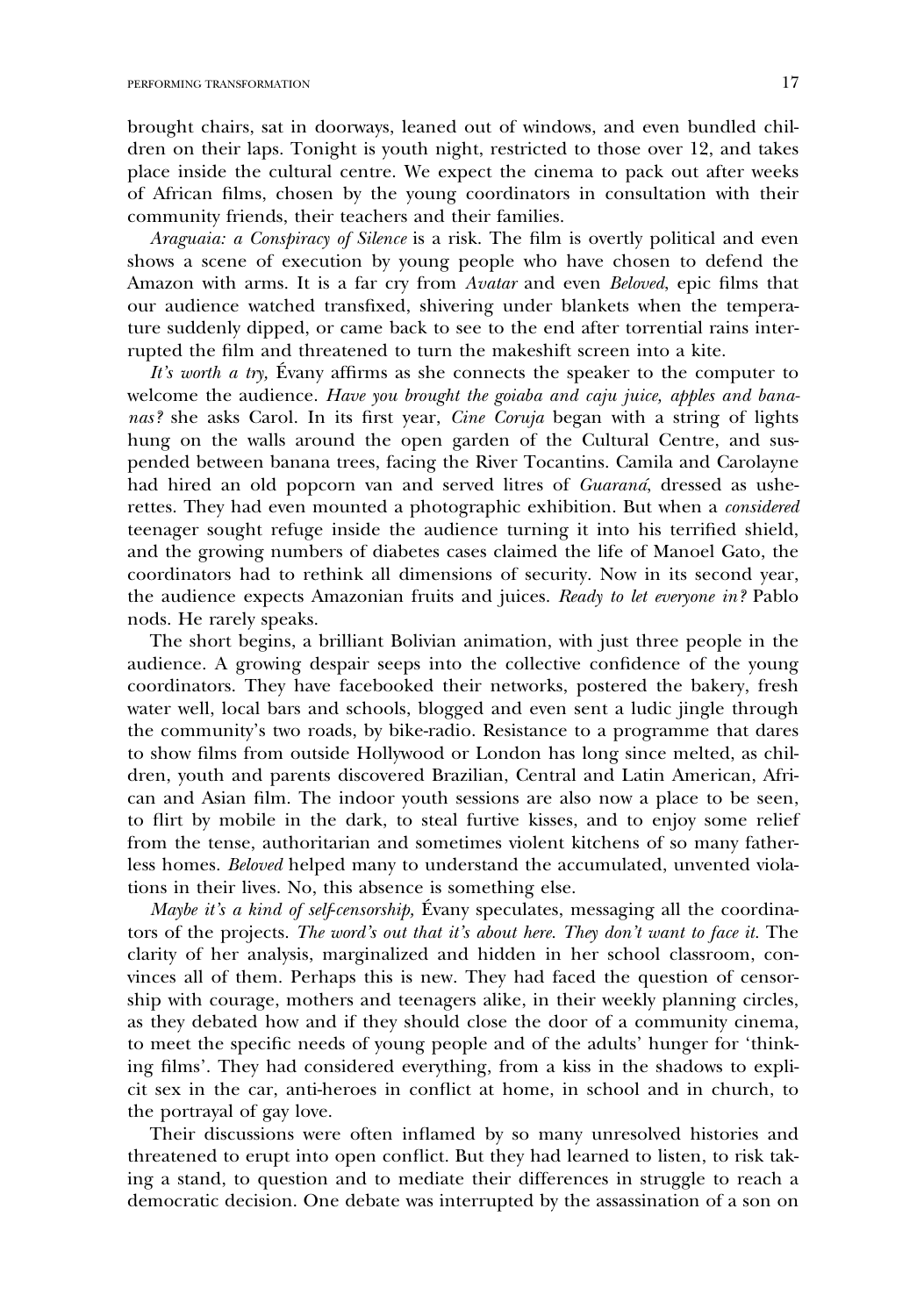a streetcorner, another by the cries of hungry children in the street. The street always focused the debate, at once threatening to revoke any risky decision and to taunt any fearful step-back. Patience had been tested. Cine Coruja had not just faced the profound challenge of censorship inside a religious, terrified poor community. It had come to be defined by it. This evening it is something else.

The film asks people to take a stand about the future of the Tocantins, explains Carol, and they know the Coronel's up there, watching all who enter and leave. They sit scattered throughout the auditorium, children watching the cartoon like a council of elders debating the future of the Amazon, oblivious of their unusual maturity and analytical precision. The short ends and Evany proposes they postpone the snack and distribution of the cultural raffle tickets. They quickly agree. Two adults from outside Cabelo Seco, participating in the Community University and a young teenage couple expecting their first baby drift in. Evany starts the feature and all focus. Though they know they are in permanent formation and are offering films which respect the life-experience of their community, the young coordinators are still disappointed.

Fifteen minutes into the film and suddenly there is a rush of teenage guys. Then a few girls enter and Carol shows them to their regular seats. Everyone is wired. In seconds, the explanation has circulated. The Residents' Association has deliberately scheduled a party outside their headquarters to clash with the cinema programme. Children and youth have been dancing brega above beer bottles, drinking beer and coke, devouring chocolate cake and crisps. But as soon as the free food has been consumed, all of the teenage cinefiles have raced over. A nervy energy of sugar-excess permeates the air, but the familiar streets and squares of Maraba´ on-screen have already excited interest and there's the hint of an emerging love-story which resonates with their needs. They are identifying. In the next 90 minutes, they watch the agony of a law student as he faces the slow death of a soldier he has executed to protect a local community, and the painful decision by people like them to implement a collective agreement, to send away a teenage guerrilla from the underground forest-camp, for becoming pregnant. All mobile phones are still. In a tiny riverside cinema, condemned youth are reflecting on their lives, history and choices. The ritual applause and Évany, Pablo and Carol walk to the front of the audience.

Thanks for coming, Evany smiles. What did you think? An edgy silence, not of shyness, but of calculating risks: the risk of appearing too serious on a Saturday night, of appearing too forward in a culture that chides originality and the courage to question, of just appearing, above the long-grass. But no-one leaves. Many of us lived that story, says Zequinha from the back row. Akissiany, a large nineteen year old, balances in her chair. It's hard to believe that happened here in the Old City. Pablo looks at Zequinha. It's in your song, Alerta Amazônica. Simone speaks from the corner. This is the only community in Maraba´ that has the nerve to screen a film like that. We should make a film of what we're doing here tonight! Laughter of agreement. We need to install solar energy in Cabelo Seco, Pablo replies, to keep that dream alive.

## VIII

A full year later, Camila hugs Marina da Silva, former Brazilian Minister of the Environment and candidate for vice-president of Brazil in this year's elections.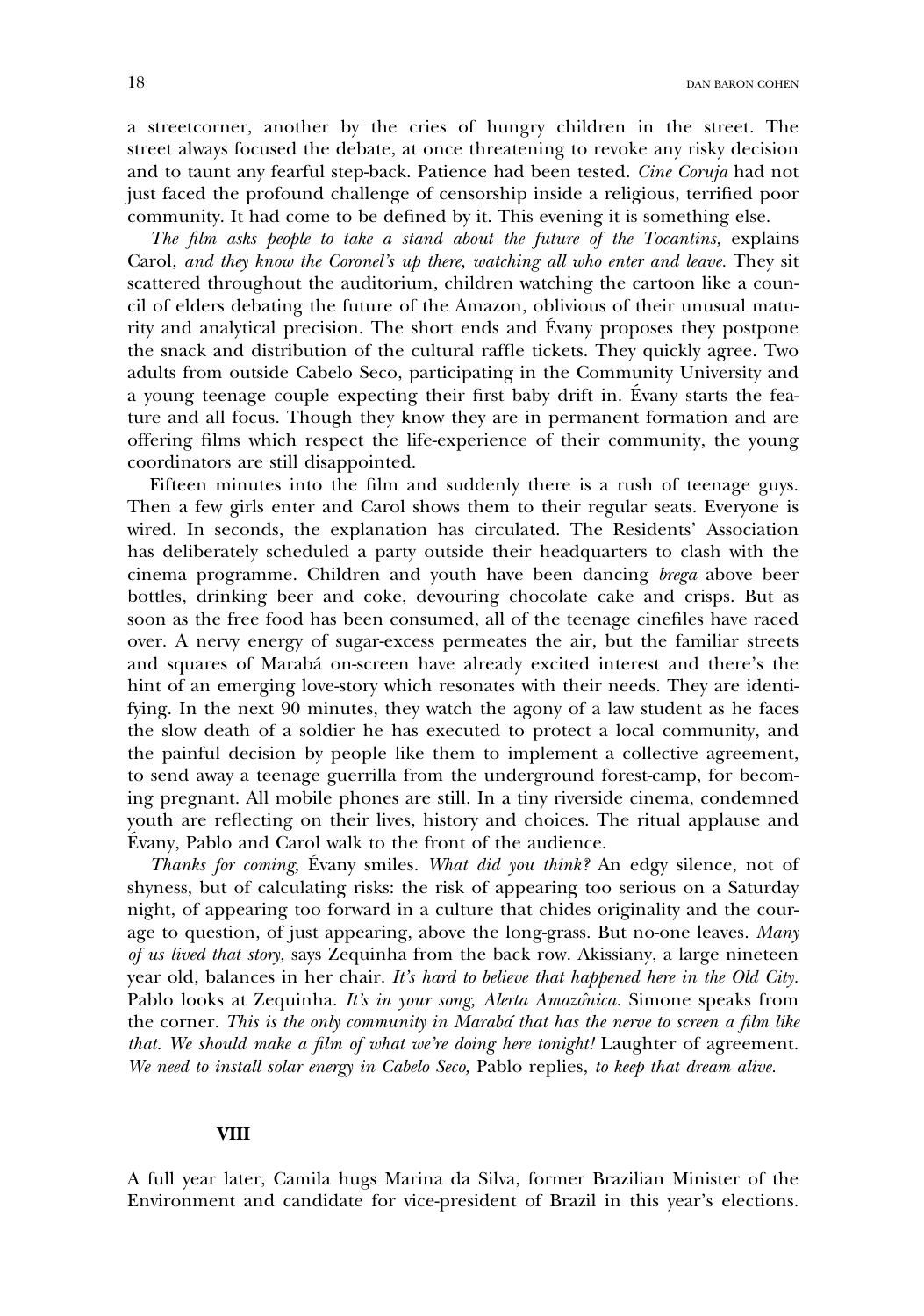Marina has opened an international conference of social movements, trade union leaders, policy advisers and NGO activists in Washington DC on the legacy of her close friend Chico Mendes, offering a reflexive celebratory portrait of the mythic assassinated rubber-tapper through a weave of stories, eco-social ideas and provocative new paradigm policy proposals. Camila will dance Roots and Antennas the following night, and has recognized her own experience and intelligence in Marina's voice. It is a remarkable hug, unimaginable seven years ago when Camila first danced beneath drying clothes in a Cabelo Seco backyard. I am an afro-contemporary dancer and Amazonian arts educator, she tells Marina, in our community university of the rivers. I dance to research and transform memory of exclusion and hunger, to create imagined communities of choice.

Marina's eyes well up with emotion. She recognizes herself in the dancer's struggle to arrange and articulate her thoughts, on her feet. Both value precision. They have suffered the power of words and silences. They know them as weapons, tools and bridges. Camila twice braved the prejudices of the American consulate in Brasilia to gain her visa, her tongue too swollen with the muscular reflexes of forbidden grammars and disappeared vocabularies to move elegantly inside a mouth crowded with teeth still being pushed forward by a lifetime of thumb-sucking. We have talked about how both dramatize a violated childhood she never had time to enjoy, and she knows braces will not conceal or heal the need. But right now, she is enjoying her momentum. In her interview for a travel visa, she convinced the consul, seated well below his gaze, that her life project would not allow her to become another young black prostitute on a Washington streetcorner.

Marina reads Camila's moment with genuine admiration and equality, a new symbol of the long, epic struggle of the urban Amazon to know and voice itself, narrated in the calendar she is being offered. She asks Camila perceptive questions about two of the photo-portraits in this artistic-pedagogic publication, and the two women hug again, close their eyes and slowly ease apart in silent synchrony. Marina disappears into a crowd of impatient journalists and activists, and Camila checks the photo of her meeting with Marina that we will send to local newspapers in Washington and Marabá.

We return to our host's modest home, a gesture of solidarity from a complete stranger. The kitchen and living room are large enough to each contain Camila's grandmother's home. She notes the shower and toilet annexed to each bedroom. When we arrived a few hours earlier, Camila wandered from room to room, noting every detail. She did not need to explain that she washes in the river every day, and squats in an outdoor toilet with a makeshift door to protect her from lascivious drunken uncles and pubescent cousins. It is all said in the way she looks, pauses, moves. She had touched the walls painted in bold vibrant colours, catalogued the hanging fabrics and sculptures from every continent and everyday objects from different centuries, and laughed aloud at the eccentricfinds in a lifelong collection.

But now, after two days of travelling, Camila is too exhausted to notice anything. She climbs the stairs and falls into a coma, without removing her clothes. Tomorrow, we have two international roundtables on Chico's life and on human rights violations. I chat with our host to make sure we will have time to visit to the Potomac River before Camila's evening performance so that its roaring cascades and gushing whirling currents infuse her solo. I turn off her light. Camila is already asleep, thumb in mouth.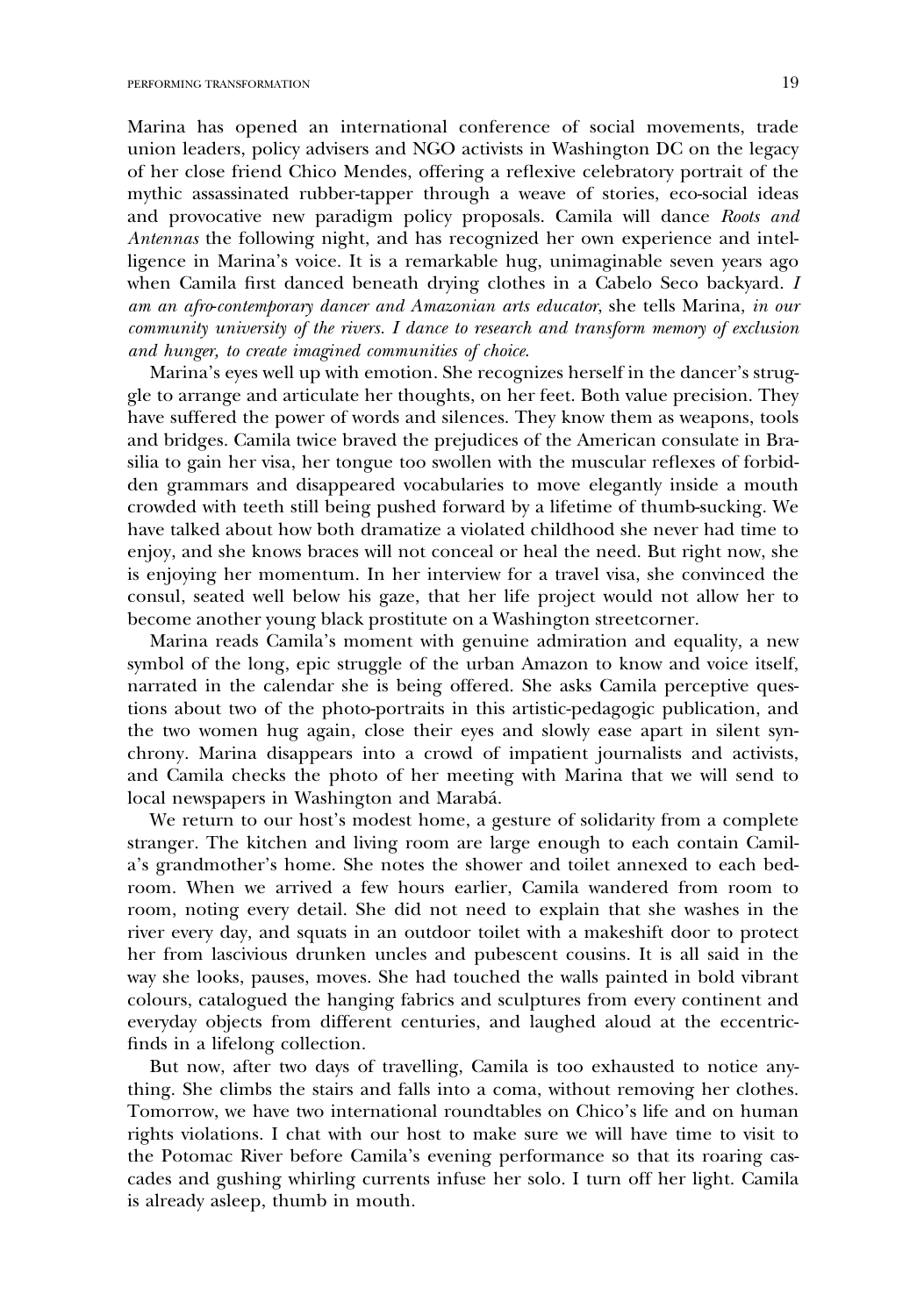I open the internet in my room and click on Mano's email. A gasp leaps from my throat too suddenly for me to conceal. I reread the detailed email as seven photos of Camila begin to scroll open. The first three to emerge show her honed dancer's body, naked from the waist up, a child smiling into a plush hotel mirror, presented by our embarrassed youth coordinators on their mobiles to Manoela, minutes after our send-off. I read on. They have already circulated the narrow streets of Cabelo Seco and its nearby schools and *quadrilhas*. Nausea and despair well up in me as two more selfies emerge. Camila is completely nude, the same smile, innocent, appealing for approval, her gaze angled down to the upturned mobile. I look away, trying to avoid complicity, recall Camila with Marina an hour earlier, and look back. In an instant, I can imagine the reactions of her grandmother Dona Tonica, her mother, her teachers, the parents of the children she is teaching. The photos are too naive to be seductive, but they will shock and provoke judgement. In one night, she has blurred her story.

I will tell her after her performance. No. After our workshop, the following morning. Three more photos unveil themselves. Camila in the mirror, looking up, breasts fuller, more womanly, photoshopped shadows insinuating availability. After the workshop, I will sit with her, alone. Ready to catch her when she falls.

I delete the photos and return to the email. Her elderly cabocla grandmother is passing from home to home in our street, insisting that each photo be deleted before her eyes. It was an error of the heart, she explains to the neighbours. Don't we all have regrets? A reflex of solidarity in a desert of despair. Our youth coordinators have met and reflected in their circle of decision-making. Numb with empathy, unable to meet each other's gaze, they will stand by her. They know they will not have the courage to ask friends to delete the photos.

Two years earlier, Manoela and I chatted easily with Camila about her coy self-portraits in bra and scant shorts she had posted on Facebook. They'll cast shadows across your leadership and life-project, amiga. We had felt a chasm of decades, centuries, but Camila replaced the portraits with powerful artistic narrative photos of her research into the memory of her skin. All her friends had continued posting selfies, but Camila had understood something. From within. Our project has acquired a new frontier of knowledge and action, we announced in our conference contributions and reports (Figure [5](#page-20-0)).

Following a brilliant solo performance and lucid workshop, we return to our host's home. I shut the lounge door and sit Camila down, and holding her hands, I tell her about the selfies. She falls. Hard. Her whole body cries. She lowers her eyes, for an entire night, ashamed, furious, vulnerable. The next morning, she cannot speak. We walk in silence in Washington's rain. Camila is desolate. She needs to be alone, but in open space. We find scant insight in the dark wooden carvings of indigenous leaders, imprisoned in the Museum of the American Peoples. The creative self-portraits of contemporary African artists fascinate and distract Camila, and in mute anger, she reads Lincoln's bold promise to all enslaved African-American peoples, written in stone in the vault of his tomb. All my cousins, Camila notes, beginning to glimpse the generations of dry tears in her swollen mouth. By good fortune, she is far from home. She retreats again into silence. On the plane, she chooses to watch 12 Years of Slavery, her fork suspended between her plate and her open mouth until her food grows cold.

Two months later, we sit reading these words together, in our studio in Cabelo Seco. Are you happy for these stories to carry your real name? I ask. Mine can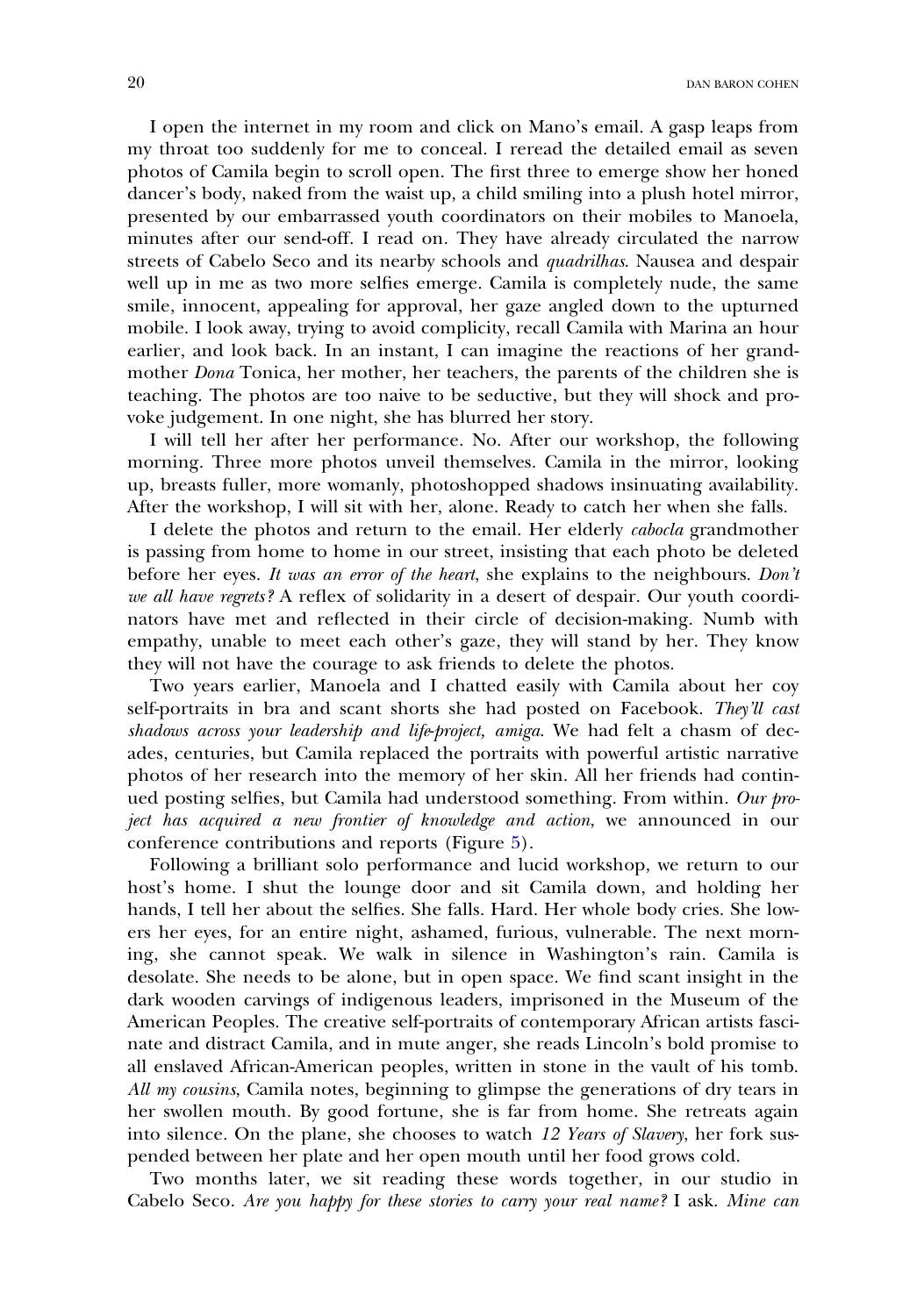<span id="page-20-0"></span>

Figure 5. Camila transforms historical narratives (2014)

stay, Camila states decisively. She has faced her vulnerability, in every gaze, on every stage that she enters and leaves in her life. She is stronger. I smile.

Camila stands. She gathers up her ample quadrilha costume into her arms. We have spent the week reinterpreting her solo performance of Roots and Antennas, working late into the night to transform her new harrowing insights into layers of performed memory and need, projecting film of riverside African life onto the surfaces of her body. But right now, this poetic experimentation has been left to dry in the sun, pegged onto the clothesline outside her home. The African textiles shimmer in the midday sun and explode with colour across the street. I show Camila but all she is thinking about is tonight's pre-performance in the main square of the old city. She has integrated afro-contemporary dance into the quadrilha's performance for this year's *festa juninha*. In the intensely competitive culture, only I have been allowed to know of this fiercely guarded secret. Camila reads my doubts and smiles. I know it contradicts all we are doing, but it will enter the culture of the festa juninha. And it's my way of healing myself and regaining my community's trust. I want to take them with us.

#### **Notes**

- 1. We join the words *art* and *educator* to affirm the importance of the arts as pedagogic languages, key to the development of a new paradigm of education and formation. In Brazil, we also identify ourselves as 'popular art educators', to connect with the collective struggles by social movements of and with the excluded, for human rights, social justice and participatory democracy, historically, through pedagogies and literacy processes for self-determination.
- 2. In 1999, we coined the term cultural literacy to refer to our pedagogy which aims to decolonize the memory and the imagination through dialogic processes of sensitization, decodification and collective recodification. Our cultural pedagogy seeks a questioning self-reading of our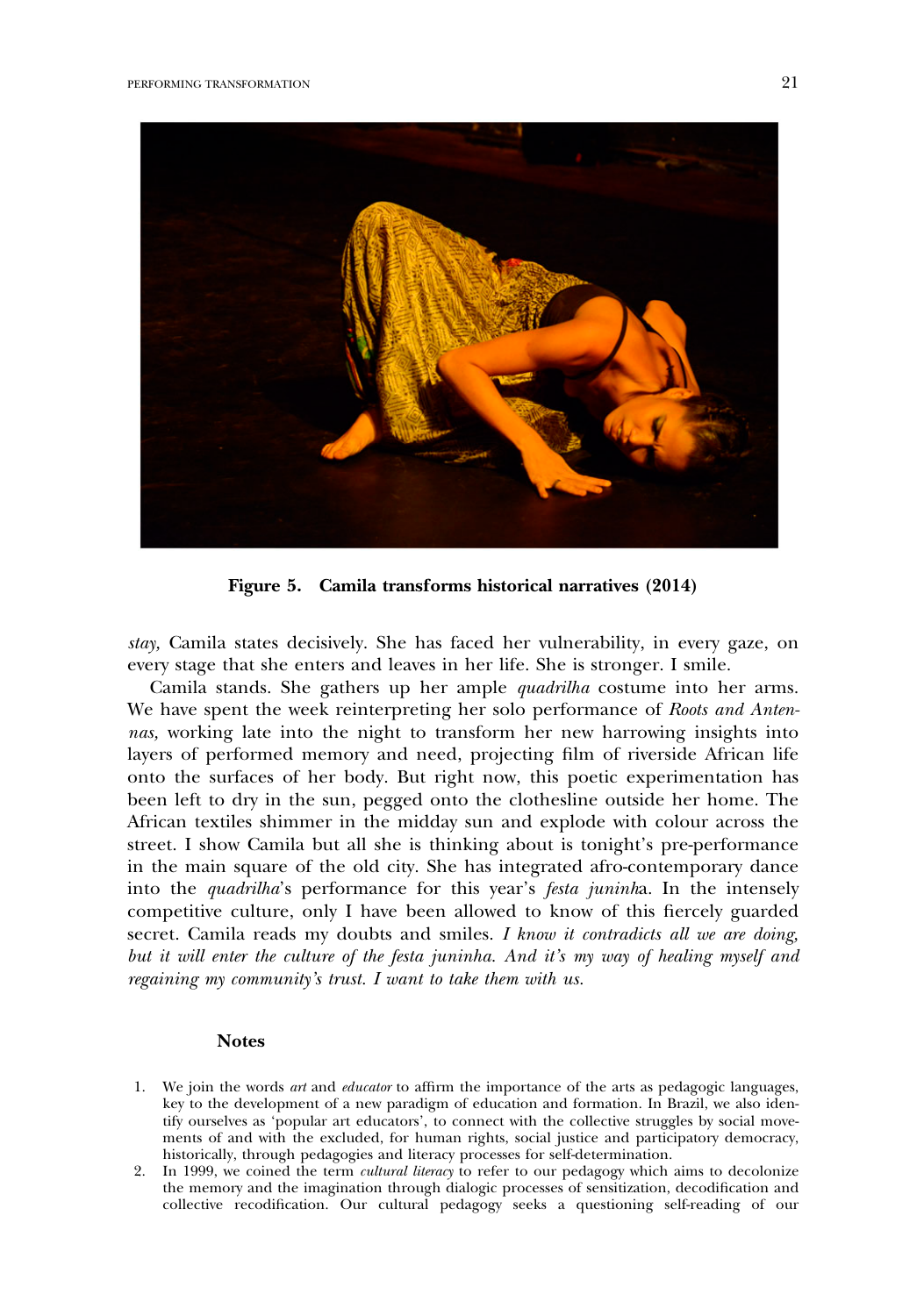<span id="page-21-0"></span>subjectivity to reveal the histories of subjugation, self-sacrifice and exclusion, recorded in our everyday gestures and reflexes, transforming their effects into resources of personal and collective self-determination. It is not proposed simply as a pedagogic option or new curriculum discipline, but as a way of life which decolonizes the political unconscious and body memory to intervene in the reproduction of the past, cultivating an intercultural sensitivity and performative awareness, necessary in the formation of new communities of empathetic and reflexive solidarity, and new democratic politics of liberation.

- 3. We understand Culture in its broad anthropological sense. I quote the definition that we cultural activists in the 2020 Vision project formulated in Derry, North of Ireland in 1989, to intervene within a populist perception of Culture in communities like Cabelo Seco. Culture is normally understood as art produced for galleries and theatres by creative geniuses in isolation. This belief has misled and subordinated peoples across the world for centuries. It has been used to convince us that culture is irrelevant to our lives, and to exclude us from the construction of ideas and interpretations. It has resulted in the idea that we do not possess cultural skills. But above all, this lie has been used to discourage us from participating in the making of our own culture and identity. Culture expresses our relation with the production and reproduction of life, for this reason, it comes from the verb cultivate. It interprets and defines our economic, political and social relation to the world. It is how we work, eat, think, dress, organize, feel, choose our lovers, love, relax, reflect, remember, talk, laugh, cry, make love, see ourselves, educate our children and bury our dead. It is how we understand ourselves in the world and live out this understanding. We are all the time inheriting, adapting, selecting, constructing and passing values and interpretation – even very contradictory – through our everyday culture. If we do not make our own culture, we can be dominated and used without knowing it. We can live – even work, love and dream – against our own interests.
- 4. My collaborator and partner Manoela Souza, arteducator and co-founder of the Community University of the Rivers and of the Rivers of Meeting project, who also lives in the Casinha of Culture.
- 5. Transformance distinguishes between intervention and interruption to highlight opposing pedagogic methods. We understand interruption as a monologic authoritarian interference in the rhythms of a process and community, and intervention as a consultative dialogic proposal, concerned with exposing and valuing the process of a community. This reflects the aims and influences the form of any given cultural action.
- 6. Our pedagogy aims to be dialogic as opposed to monologic. This affirms the principle of learning through the dialogue between individuals and their knowledges, and the practice of embedding this intersubjective dialogue and construction of identity in the interactive, dynamic and celebratory exchange of knowledges in the artistic languages and forms of their popular culture. In practice, Dialogic English uses the learning of English to provide and create a distanced, intimate and decolonizing stage of reflection for Cabelo Seco on Amazonian histories and identities, towards personal and collective self-determination. This process inspired the emergence of the concept of trialogue to define the interaction between two simultaneous processes: the dynamic public onstage dialogue that emerges through the *presence* of two intimate dialogues that are set in motion when two people meet in a historical and actual place of possible narratives; and the interaction between a narrator/author, a questioner and a focalizing listener (audience), who together enable a circle of story-telling to take place, through agreed principles, as the conditions for the performance of making a new collective story. This trialogic process-drama requires and cultivates the skills of performance-aware *reflexive embathy*, dialogic solidarity and ethical co-responsibility, with and through others, nurtured through the intercultural literacy techniques of Transformance.
- 7. This decision is based on a number of coinciding pedagogical considerations. We are concerned that people empathize with the assassinated youth in the photo, despite their involvement in drug-running and armed protection of drug territories. We also need to empathize with the parents and extended family of the assassinated youth, who suffer the loss of their son and may not be able to grieve due to the silent judgement of the community. Finally, we need to stimulate a reflexive empathetic response in the community to enable it to look beyond the immediate cause of the death, to understand historic causes and interacting intersubjective effects, without losing sight of an ethic of individual responsibility. These considerations are guided by our distinction between *empathetic* and *reflexive identification*. We understand the first as an affective reaction, sentimental and manipulable, and the second as an affective response, analytic and self-aware. We associate *empathetic identification* with the tendency (of the victim) to erase the difference of identity of the other, and reflexive identification with the tendency to distance oneself in affirmation of the difference of identity of the other. These definitions imply very different models of solidarity and cultural activism, and are essential for the development of a politics of empathy. The same distinction applies for *empathetic* and *reflexive solidarity*.
- Barão is the poorest street in Cabelo Seco. PAC (Program of Accelerated Growth), is the government housing project. Francisco Coelho was the 'founder' of Marabá.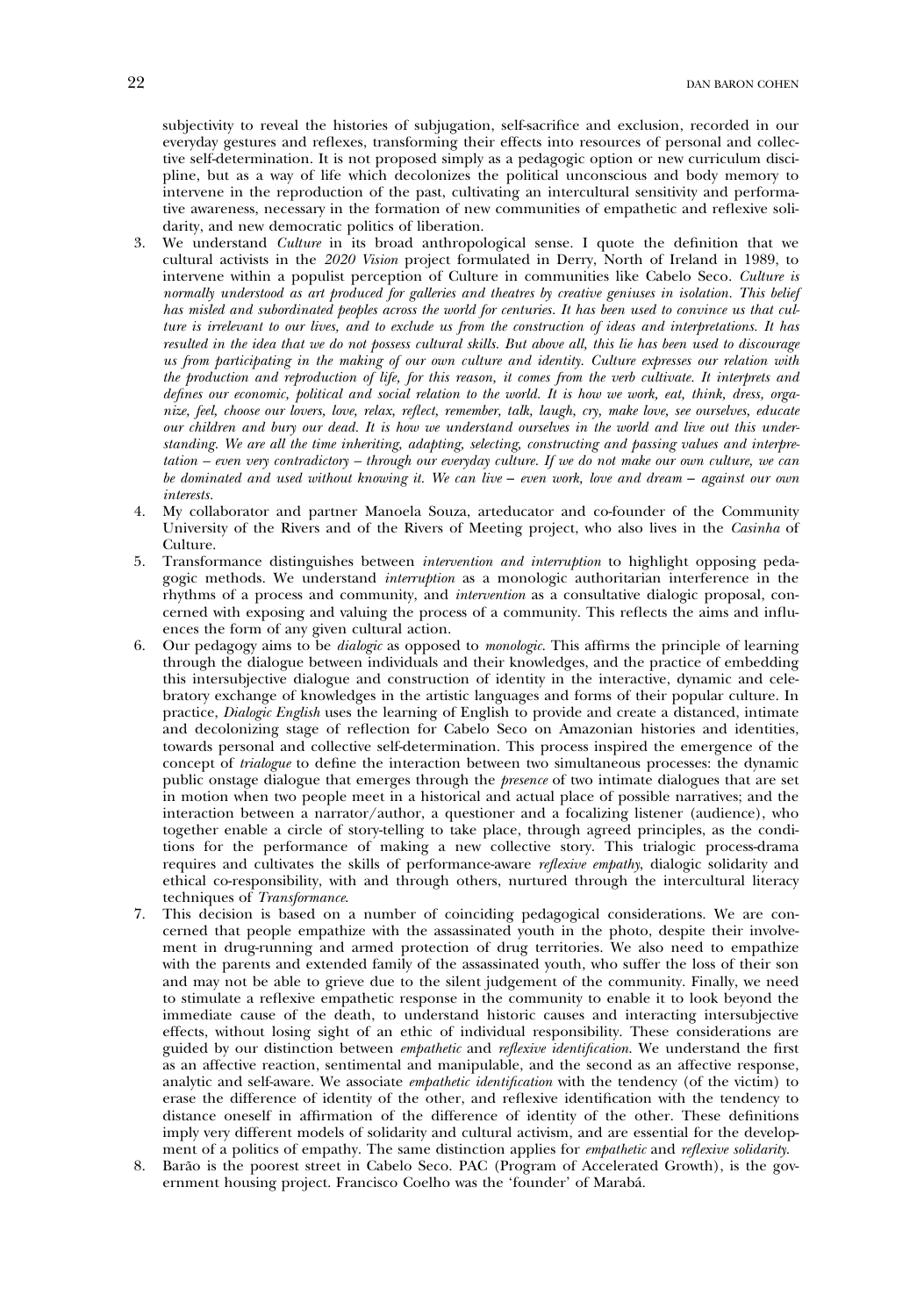- <span id="page-22-0"></span>9. We define this 'fear of freedom' as a key element of the resistance to liberation, the psycho-emotional threshold of contradictions which define the personal and collective stage of transformation and self-determination. Typically, this occurs in the fear of jeopardizing solidarity, unity and the emotional security of the community; the intensely moral and explosively sensitive refusal to be judged, humiliated or rejected by the community; and the reluctance therefore to confront and dismantle, publicly, *barricaded* ways of being, in the quest to experiment with new identities and sensitivities. A threshold radically defined by the existential fear of isolation (social exile) and the loss of identity (social death), and by the need for empathetic- reflexive solidarity.
- 10. Zequinha acts as our *transcultural mediator*. His reflex to avoid the dangers of open confrontation has become a skilled capacity to mediate between us and his community (to guarantee the adaptation of the proposal, pace and methodology of the project to the realities and needs of the community); and the interpretation and facilitation of the relation (and tension) between the actual and emerging community cultures. This intercultural and intra-cultural role is essential to anticipate and understand whatever resistance as a resource of knowledge and transformation in the transition from one culture to another.
- 11. Our transformance pedagogy distinguishes between (crude, narcissistic) sentimental empathy and reflexive empathy. We understand the former as uncritical identification, and the latter as affective but questioning and analytic identification. The difference helps to define a politics of empathy, essential in this epoch of cultural micro-technology, unimaginable in the fascist period when Bertolt Brecht polemicized against (crude) empathy in the *Messingkauf Dialogues*. The artistic languages, theatre in particular, have a key role in the transformation of sentimental empathy into reflexive empathy.
- 12. Within cultural literacy processes, the distinction between the barricade (resistance which ranges from the self-aware to the self-destructive) and the fortress (the desensitized subjectivity of the protection, rationalization and justification of privilege in an unequal, exploitative and dangerous world), helps us to understand the complex subjectivities of the excluded and the included, and their psycho-emotional relation, and to avoid a simplistic binary opposition between oppressed and oppressor.
- 13. The collective creation of this democratic community stage depends on an understanding of aesthetic space, a potential itself created (in all public spaces), through the magnifying and focussing empathetic power of the directed and unified gaze of the collective *presence* of the audience. Becoming skilled in how to read and perform this public power is what we understand to be performance literacy and nurtures performance-awareness, the performative awareness of intracultural and intercultural dramas that occur in human interaction on all the social stages where we act. Without this literacy, teachers can be extremely inhibiting, authoritarian and abusive of human rights, and pupils learn to be compulsively collusive and complicit in maintaining injustice.
- 14. We understand the *barricade* as the subjectivity of resistance which is located between the two voices of self-defence in an exploitative world: a public, external, defensive oppositional and rhetorical voice of accusation, anger and unified collective resistance; and an intimate, internal, reflexive, poetic voice of self-doubt, fear, vulnerability, questioning, empathy and individual need. The two voices tend to live in a state of tension, and even conflict, manifesting themselves in terms of gender and generation, respectively.
- 15. We understand liberation in the Freirian sense, that there is no personal liberation without collective liberation, and no collective liberation with personal liberation. The double meaning of liberation is similar to the ethical-juridical concept of self-determination which we use to illuminate the dialectic relation between the individual and the collective (or the people).
- 16. In our 'dialogic english' workshops, we all became fascinated by the depth of reflection that the study of English stimulated, a decolonizing reading of the afro-indigenous Amazonian self, and particularly, of the practice of colonial and anti-colonial values within Brazilian Portuguese. Each singing, poetry and dance narrative workshop became a cultural process of understanding the psycho-emotional and psycho-social effects of the intellectual project of colonialism, and how these manifest themselves in our relations and social organizations, to transform them into a praxis of intercultural respect and pluricultural equality. All became aware of the importance of recognizing language, the unconscious and its corporal memory as archives impregnated by and perpetuators of colonialism, which require processes of sensitization and reflexive identification to transform.
- 17. Transformance projects have dedicated more than 25 years to the development of the intimate object as a key pedagogical resource, a physical object which concentrates and contains (like a text) the psycho-emotional and socio-historical experience of the objective world of its owner. (The concept deliberately brings together and shocks the subjective and objective worlds in a philosophically and pedagogically provocative dialectic relation. The *intimate object* can be codified and decodified through any expressive language, and adapted in education to create a cooperative environment or research any theme). In this workshop, we became aware of the